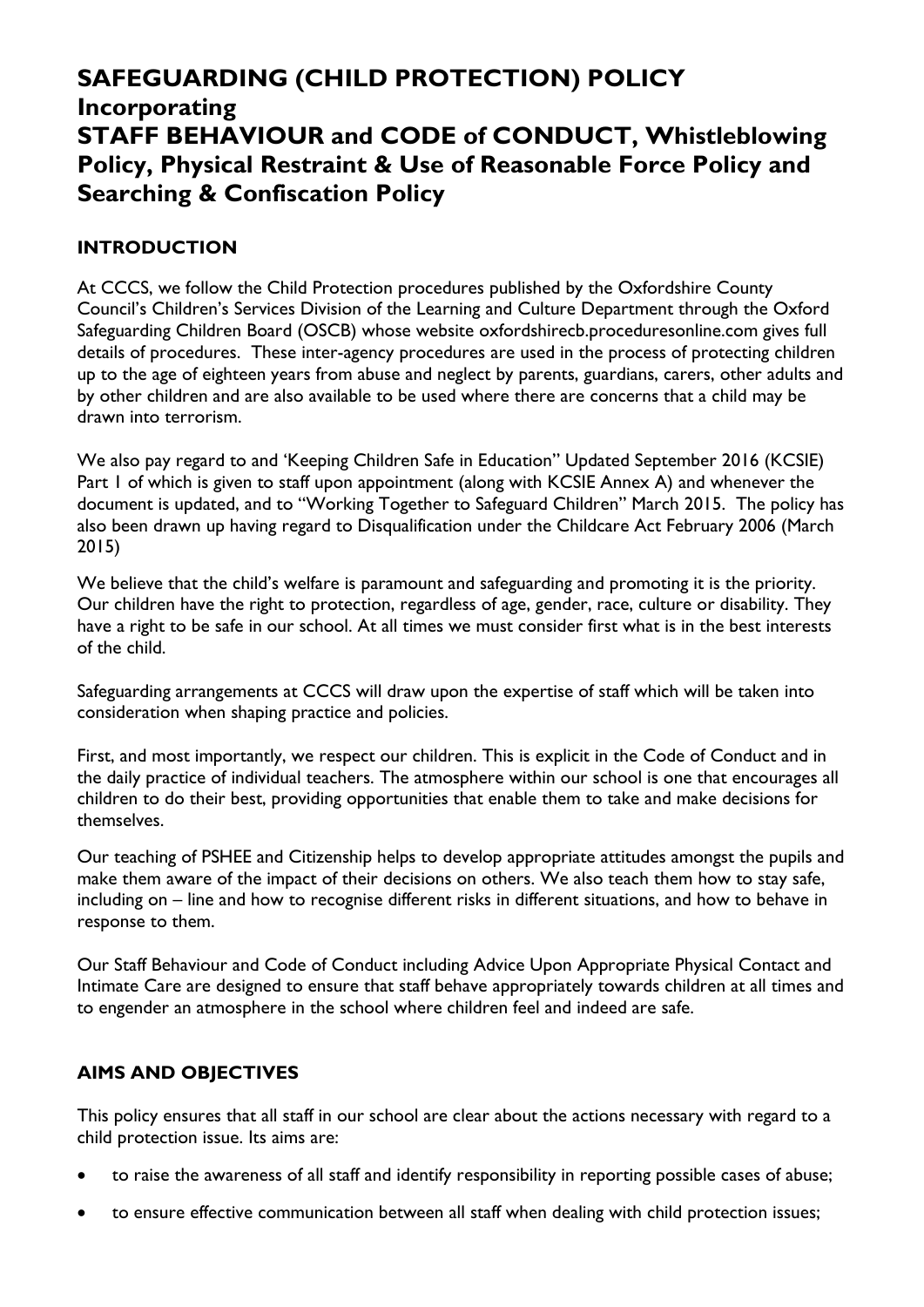to lay down the correct procedures for those who encounter an issue of child protection.

However, procedures are not a substitute for good professional practice. Unless procedures are provided within a framework of good practice, they run the risk of becoming abusive to families.

We listen and work in partnership with children, parents and any other adults who have parental responsibility.

Anti-discriminatory practice is followed to ensure that individuals and families from ethnic and cultural minorities receive an appropriate, sensitive and effective response. Account is always taken of the particular needs of the child, such as race, culture, religion, class, disability, age, health or sexual orientation.

## **PROCEDURES AND DEFINITIONS**

The Headmaster, Richard Murray (Designated Safeguarding Lead) has ultimate lead responsibility for safeguarding in the school. The Deputy DSL is the Head of Pre-Prep, Rebecca Farmer (also responsible for EYFS). The DSL and Deputy DSL are the designated members of staff for coordinating action within the school and liaising with other agencies according to Oxfordshire's procedures. Both DSLs receive OSCB training every two years. The training will include local interagency working protocols, participating in child protection conferences, supporting children in need, record keeping, and promoting a culture of listening to children. It will also include training in OSCB's approach to the Prevent duties and the identification of those children at risk of radicalisation. The DSL's role is consistent with the description found in Annex B of KCSIE September 2016 upon which the DSL's job description is based. Both the Headmaster and the Bursar receive Safer recruitment training to ensure that recruitment is undertaken safely and in line with appropriate procedures. No appointments will be made without either the Headmaster or the Bursar being involved.

The Governor particularly responsible for Safeguarding matters is Edmund Newey [\(edmund.newey@chch.ox.ac.uk\)](mailto:edmund.newey@chch.ox.ac.uk) though the Governing Body collectively is ultimately responsible. The Governors will be sent all new safeguarding legislation when necessary and alerted to their responsibilities by the Headmaster.

The Governing Body fully recognises its responsibilities towards safeguarding. It will:

- nominate a governor for safeguarding and child protection who will monitor the school's compliance with statutory requirements and practice and champion child protection issues
- ensure that the Designated Safeguarding Lead has a job description.
- ensure that the Designated Safeguarding Lead has sufficient time, funding, supervision and support to carry out the role.
- consider how children should be taught about staying safe, paying attention particularly to practices which help the pupils to reduce risks including the safe use of the internet and electronic equipment.
- ensure an annual report is made to the full governing body, and copied to the Education Child Protection Service. Any weaknesses will be rectified without delay
- ensure that this Safeguarding and Child Protection policy is annually reviewed and updated and shared with staff. It will be made available on the school website.
- Ensure that the Oxfordshire County Council "School's Annual Safeguarding Report" is completed and sent to the LADO after the Michaelmas Governor's meeting
- Ensure that the Oxfordshire County Council "Safeguarding Audit" is completed at the beginning of the Michaelmas term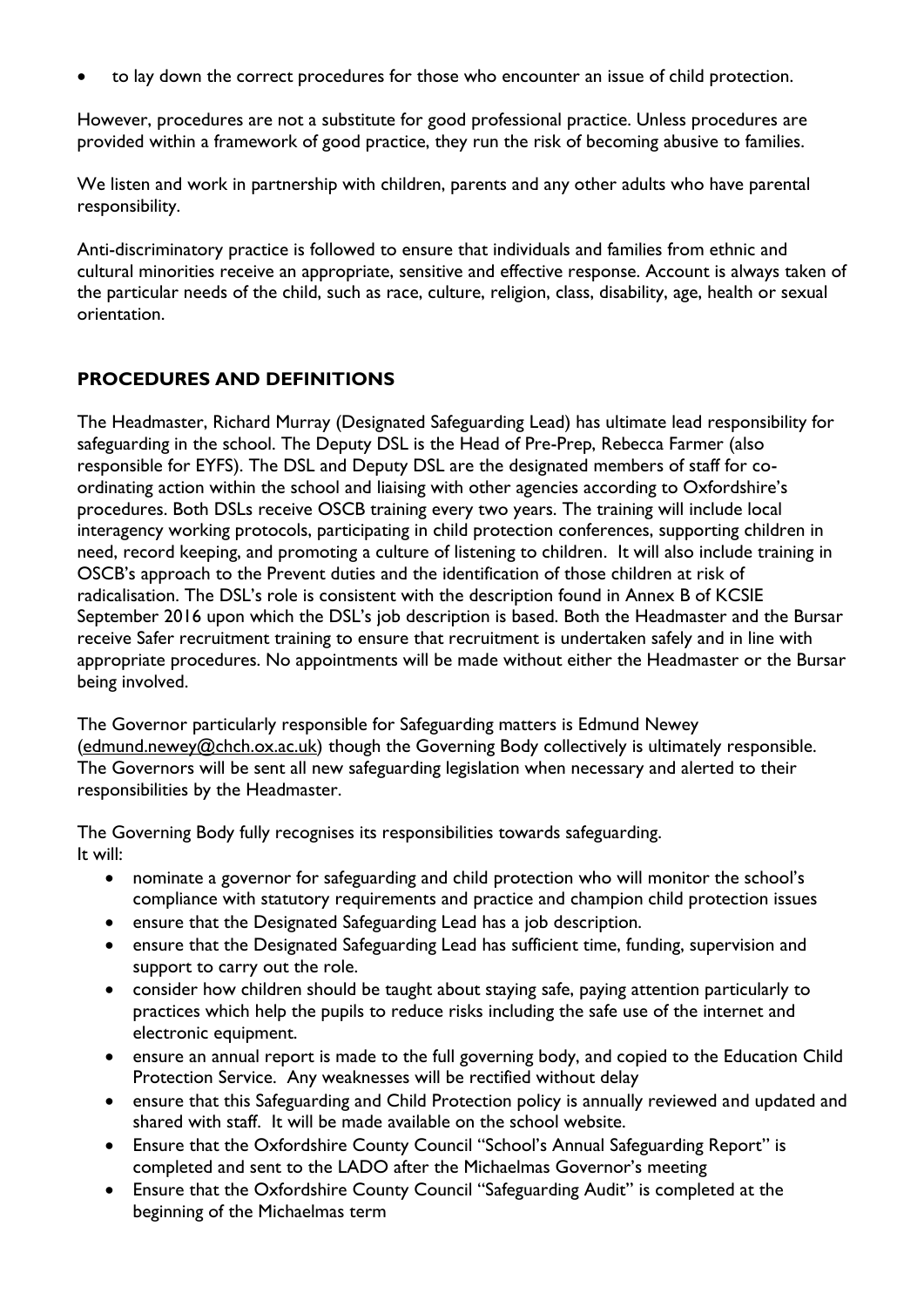As we are in regular and frequent contact with children, school staff are particularly well-placed to observe signs of abuse or unexplained changes in behaviour or performance which may indicate abuse. Bruises, lacerations and burns may be apparent, particularly when children change their clothes for physical education activities. Possible indicators of physical neglect, such as inadequate clothing, poor growth, hunger or apparent deficient nutrition, and of emotional neglect such as excessive dependence or attention seeking may be noticeable, including homes where there are concerns of domestic abuse. Sexual abuse may exhibit physical signs, or lead to a significant behavioural change.

## **FORMS OF CHILD ABUSE**

Abuse, neglect and safeguarding issues are rarely standalone events that can be covered by one label. In most cases multiple issues will overlap with one another.

Child abuse comes in many forms, as advised by the NSPCC. Online abuse, sexual abuse, physical abuse, neglect, emotional abuse, child sexual exploitation, Female genital mutilation, bullying and cyber bullying, Domestic abuse, grooming and harmful sexual behaviour.

In KCSIE, important definitions are provided:

**Abuse**: a form of maltreatment of a child. Somebody may abuse or neglect a child by inflicting harm, or by failing to act to prevent harm. Children may be abused in a family or in an institutional setting by those known to them or, more rarely, by others (eg via the internet). They may be abused by an adult or adults or another child or children.

**Physical abuse**: a form of abuse which may involve hitting, shaking, throwing, poisoning, burning or scalding, drowning, suffocating or otherwise causing physical harm to a child. Physical harm may also be caused when a parent or carer fabricates the symptoms of, or deliberately induces, illness in a child.

**Emotional abuse**: the persistent emotional maltreatment of a child such as to cause severe and adverse effects on the child's emotional development. It may involve conveying to a child that they are worthless or unloved, inadequate, or valued only insofar as they meet the needs of another person. It may include not giving the child opportunities to express their views, deliberately silencing them or 'making fun' of what they say or how they communicate. It may feature age or developmentally inappropriate expectations being imposed on children. These may include interactions that are beyond a child's developmental capability as well as overprotection and limitation of exploration and learning, or preventing the child participating in normal social interaction. It may involve seeing or hearing the illtreatment of another. It may involve serious bullying (including cyberbullying), causing children frequently to feel frightened or in danger, or the exploitation or corruption of children. Some level of emotional abuse is involved in all types of maltreatment of a child, although it may occur alone.

**Sexual abuse**: involves forcing or enticing a child or young person to take part in sexual activities, not necessarily involving a high level of violence, whether or not the child is aware of what is happening. The activities may involve physical contact, including assault by penetration (for example rape or oral sex) or non-penetrative acts such as masturbation, kissing, rubbing and touching outside of clothing. They may also include non-contact activities, such as involving children in looking at, or in the production of, sexual images, watching sexual activities, encouraging children to behave in sexually inappropriate ways, or grooming a child in preparation for abuse (including via the internet). Sexual abuse is not solely perpetrated by adult males. Women can also commit acts of sexual abuse, as can other children.

**Neglect**: the persistent failure to meet a child's basic physical and/or psychological needs, likely to result in the serious impairment of the child's health or development. Neglect may occur during pregnancy as a result of maternal substance abuse. Once a child is born, neglect may involve a parent or carer failing to: provide adequate food, clothing and shelter (including exclusion from home or abandonment); protect a child from physical and emotional harm or danger; ensure adequate supervision (including the use of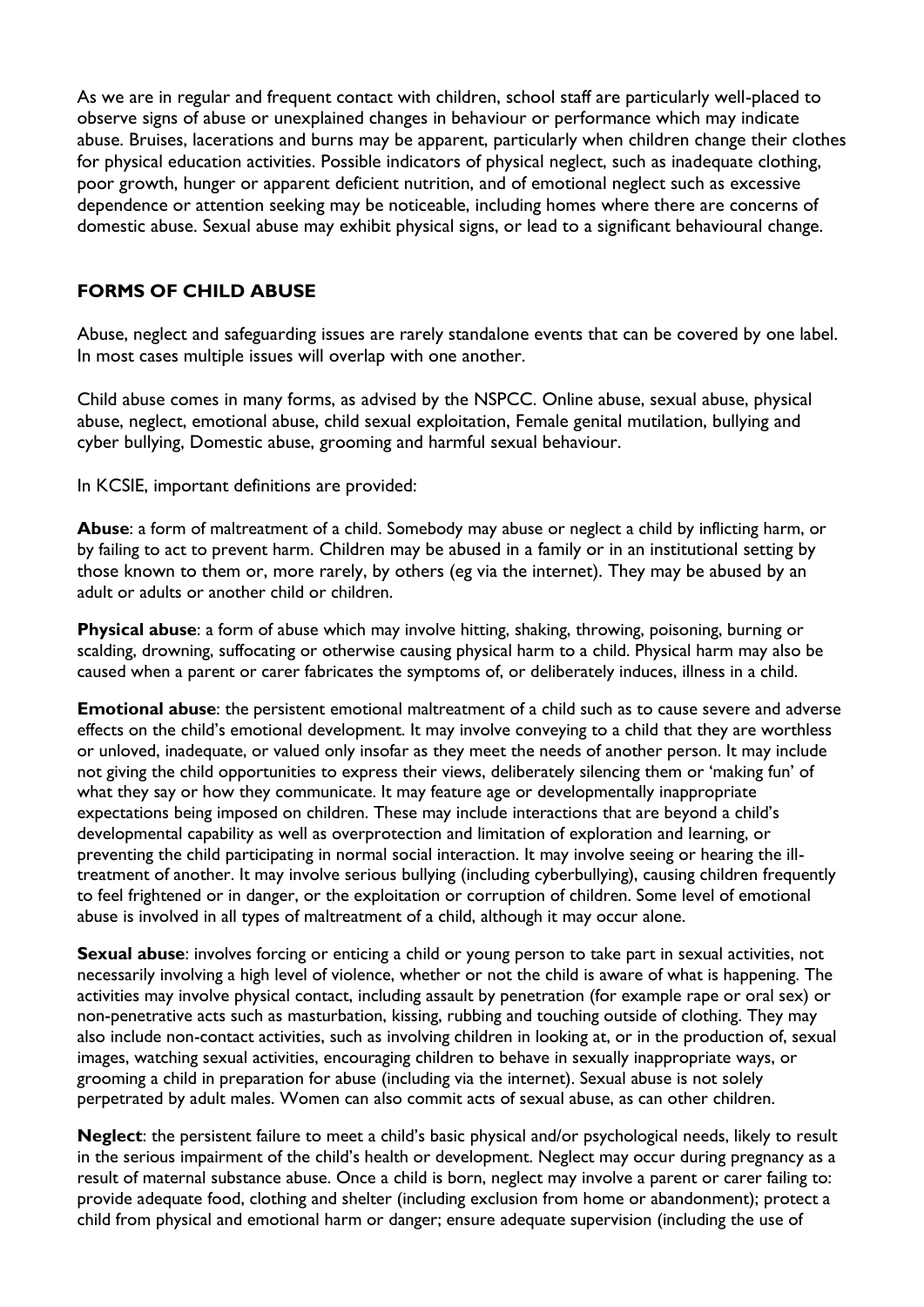inadequate care-givers); or ensure access to appropriate medical care or treatment. It may also include neglect of, or unresponsiveness to, a child's basic emotional needs.

## **RECOGNISING THE SIGNS OF ABUSE**

The NSPCC lists signs which might suggest that abuse is occurring.

#### **Online abuse**

A child may be experiencing abuse online if they:

- spend lots, much more or much less time online, texting, gaming or using social media
- are withdrawn, upset or outraged after using the internet or texting
- are secretive about who they're talking to and what they're doing online or on their mobile phone
- have lots of new phone numbers, texts or e-mail addresses on their mobile phone, laptop or tablet.

## **Sexual abuse**

Children who are sexually abused may:

Stay away from certain people

- they might avoid being alone with people, such as family members or friends
- they could seem frightened of a person or reluctant to socialise with them.

Show sexual behaviour that's inappropriate for their age

- a child might become sexually active at a young age
- they might be promiscuous
- they could use sexual language or know information that [you wouldn't expect them to.](http://www.nspcc.org.uk/preventing-abuse/keeping-children-safe/healthy-sexual-behaviour-children-young-people/)

Have physical symptoms

- anal soreness
- an unusual discharge
- sexually transmitted infection (STI)

## **Physical abuse**

**Bruises** Burns / Scalds Bite marks Fractures / Broken bones Injuries or health problems

## **Neglect**

- be smelly or dirty
- have unwashed clothes
- have inadequate clothing, e.g. not having a winter coat
- seem hungry or turn up to school without having breakfast or any lunch money
- have frequent and untreated nappy rash in infants.
- untreated injuries, medical and [dental issues](http://www.nhs.uk/conditions/Dental-decay/Pages/Introduction.aspx)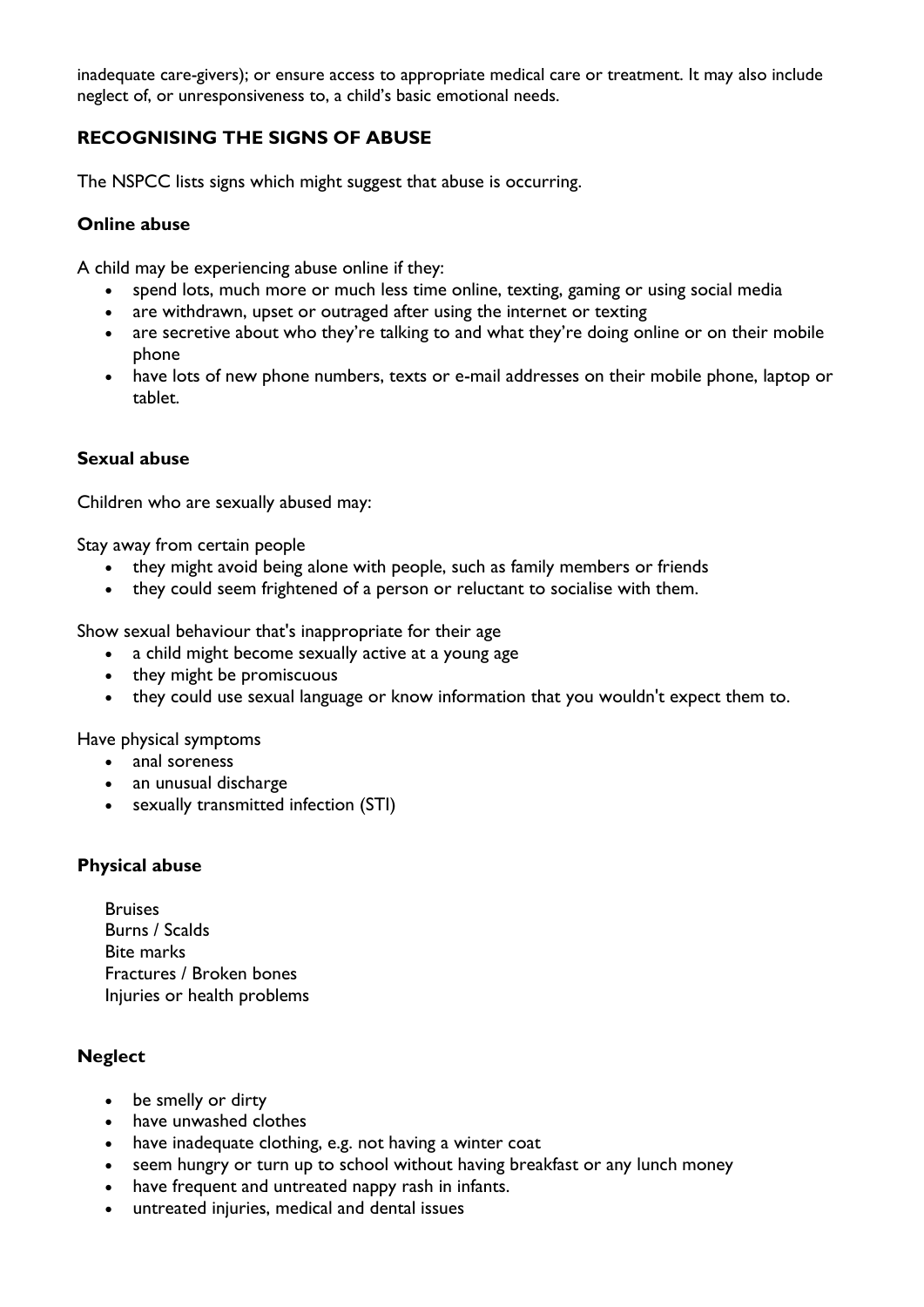- repeated accidental injuries caused by lack of supervision
- recurring illnesses or infections
- not been given appropriate medicines
- missed medical appointments such as [vaccinations](http://www.nhs.uk/conditions/vaccinations/Pages/vaccination-schedule-age-checklist.aspx)
- poor muscle tone or prominent joints
- skin sores, rashes, flea bites, [scabies](http://www.nhs.uk/conditions/Scabies/Pages/Introduction.aspx) or [ringworm](http://www.nhs.uk/conditions/Ringworm/Pages/Introduction.aspx)
- thin or swollen tummy
- [anaemia](http://www.nhs.uk/conditions/Anaemia-iron-deficiency-/Pages/Introduction.aspx)
- tiredness
- faltering weight or growth and not reaching developmental milestones (known as failure to thrive)
- poor language, communication or social skills.
- living in an unsuitable home environment for example dog mess being left or not having any heating
- left alone for a long time
- taking on the role of carer for other family members.

#### **Emotional Abuse**

- be overly-affectionate towards strangers or people they haven't known for very long
- lack confidence or become wary or anxious
- not appear to have a close relationship with their parent, e.g. when being taken to or collected from nursery etc.
- be aggressive or nasty towards other children and animals.

Older children may:

- use language, act in a way or know about things that you wouldn't expect them to [know for](http://www.nspcc.org.uk/preventing-abuse/keeping-children-safe/healthy-sexual-behaviour-children-young-people/)  [their age](http://www.nspcc.org.uk/preventing-abuse/keeping-children-safe/healthy-sexual-behaviour-children-young-people/)
- struggle to control strong emotions or have extreme outbursts
- seem isolated from their parents
- lack social skills or have few, if any, friends.

## **Child Sexual Exploitation**

- be involved in abusive relationships, intimidated and fearful of certain people or situations
- hang out with groups of older people, or antisocial groups, or with other vulnerable peers
- associate with other young people involved in sexual exploitation
- get involved in gangs, gang fights, gang membership
- have older boyfriends or girlfriends
- spend time at places of concern, such as hotels or known brothels
- not know where they are, because they have been moved around the country
- go missing from home, care or education

## **FGM**

- have difficulty walking, sitting or standing
- spend longer than normal in the bathroom or toilet
- have unusual behaviour after an absence from school or college
- be particularly reluctant to undergo normal medical examinations
- ask for help, but may not be explicit about the problem due to embarrassment or fear.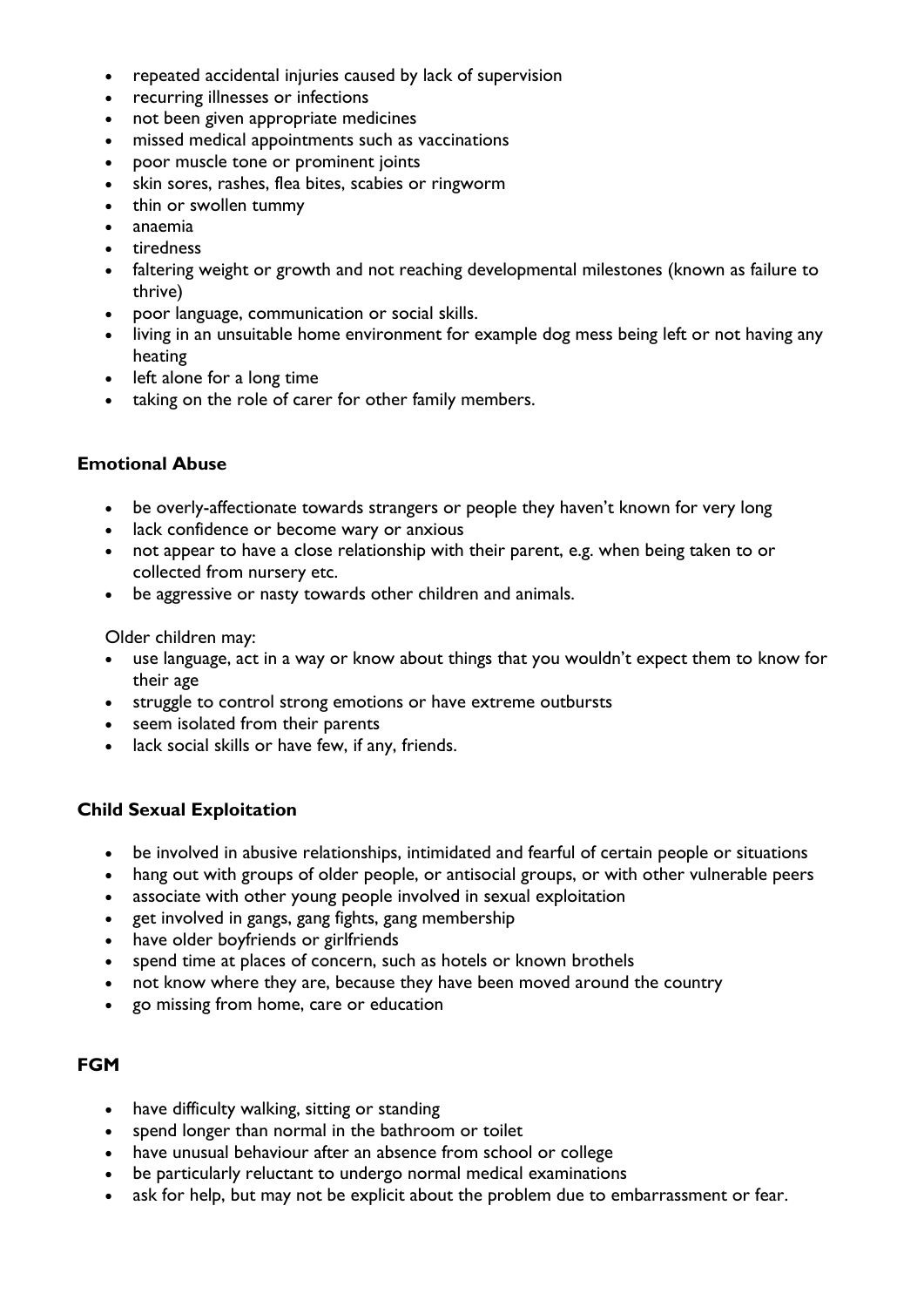## **"Honour Based" violence (HBV)**

 This form of abuse encompasses crimes which have been committed to protect or defend the honour of a family or community, including FGM, forced marriage and practices such as breast ironing. Given the make up of our pupil body, the only relevant concern is FGM (see above)

## **Radicalisation**

- spending increasing time in the company of other suspected extremists;
- changing their style of dress or personal appearance to accord with the group;
- day-to-day behaviour becoming increasingly centred around an extremist ideology, group or cause;
- loss of interest in other friends and activities not associated with the extremist ideology, group or cause;
- possession of material or symbols associated with an extremist cause (e.g. the swastika for far right groups);
- attempts to recruit others to the group/cause/ ideology; or
- communications with others that suggest identification with a group/cause/ideology

## **Bullying and cyber bullying**

- belongings getting "lost" or damaged
- physical injuries such as unexplained bruises
- being afraid to go to school, being mysteriously 'ill' each morning, or skipping school
- not doing as well at school
- asking for, or stealing, money (to give to a bully)
- being nervous, losing confidence, or becoming distressed and withdrawn
- problems with eating or sleeping
- bullying others.

## **Domestic Abuse**

Children who witness domestic abuse may:

- become aggressive
- display anti-social behaviour
- suffer from depression or anxiety
- not do as well at school due to difficulties at home or disruption of moving to and from refuges.

## **Grooming**

Children may:

- be very secretive, including about what they are doing online
- have older boyfriends or girlfriends
- go to unusual places to meet friends
- have new things such as clothes or mobile phones that they can't or won't explain
- have access to drugs and alcohol.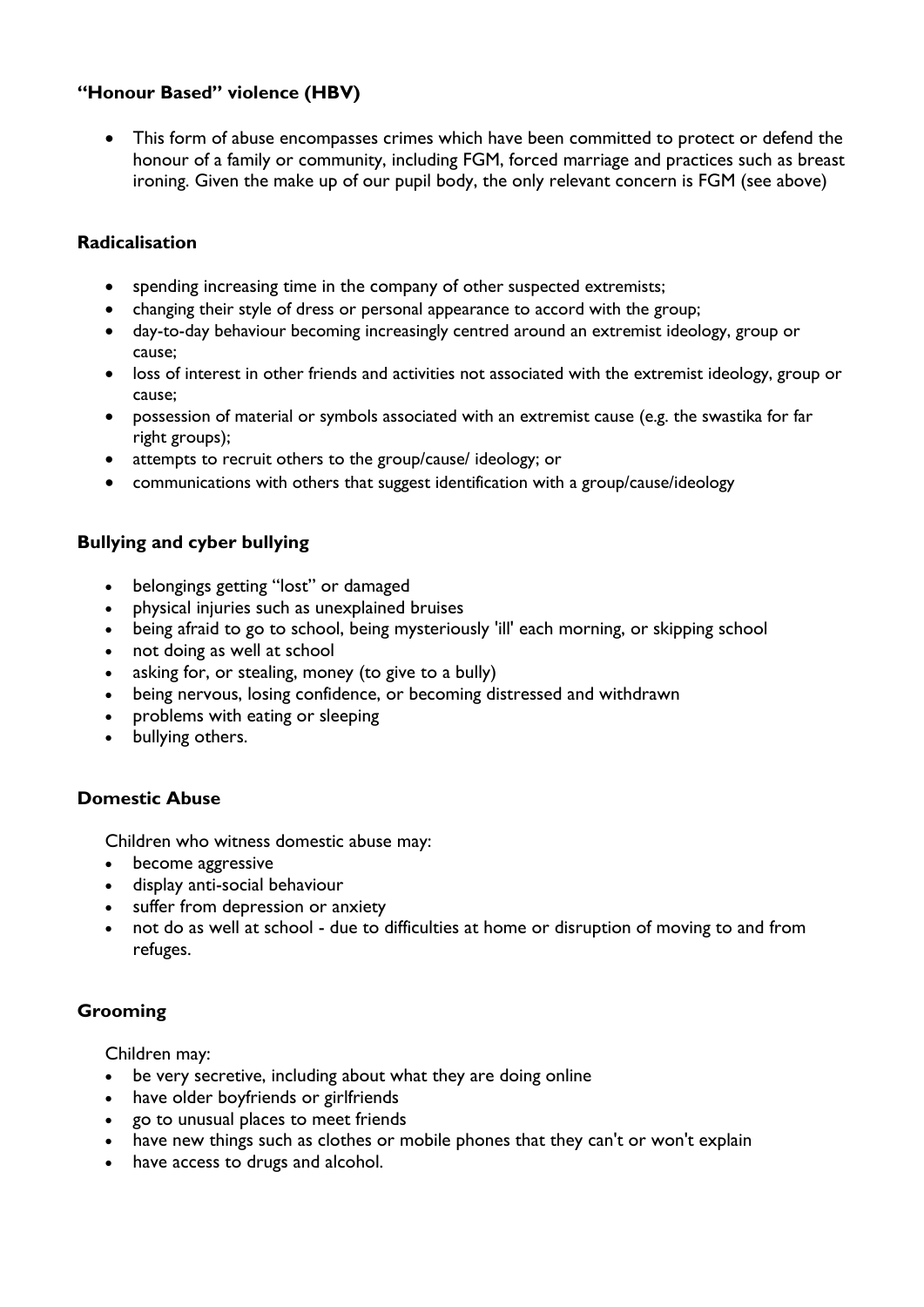## **Harmful Sexual Behaviour**

Harmful sexual behaviour includes:

- using sexually explicit words and phrases
- inappropriate touching
- using sexual violence or threats
- full sex with other children or adults.

Though some of these forms of abuse are very much less likely than others in the context of a Middle – Class, fee paying school with pupils only up to the age of 13 who are predominantly boys, **Staff should never have the attitude that 'it could not happen here'.**

As a choir school, we are particularly aware of the lengthy time that some of our pupils spend with people who are not directly members of school staff. The boys are often too in the public domain. All staff who look after them are aware of these circumstances The school is also situated in the centre of a busy City and, as such, our focus upon the security of our pupils is particularly important. Both our choirs are also expected to walk, accompanied, across town, journeys which require particular vigilance.

As a music school, pupils are often alone in the company of teachers. All music staff have received a DBS enhanced check and teaching is always done in a room with a window. All staff have a responsibility to bear these facts in mind and all these matters have been carefully thought through and their risks assessed.

They should also be alert to the fact that children can sometimes be the victims of Child Sexual Exploitation and of the possibility of Female Genital Mutilation. Young people who go missing or who run away can be at increased risk of sexual exploitation or other forms of abuse. Procedures are in place to ensure appropriate response to children and young people who run away or go missing, particularly on repeat occasions. These are serious risks and staff training will pay particular emphasis to them as well as to the risk of radicalisation mentioned below. These signs can do no more than give rise to suspicion - they are not in themselves proof that abuse has occurred, but as part of their pastoral responsibilities, staff should be alert to all signs and should report to the DSL anything which they hear or see which might relate to any of these issues.

The designation of Designated Safeguarding Leads should not be seen as diminishing the role of all staff in being alert to signs of abuse. With this in mind, all staff, governors, temporary staff and volunteers are given a copy of Part 1 of "Keeping Children Safe in Education" (updated September 2016) instructed by the Headmaster to read it, taken through the most important parts of it, directed to recent updates and changes and reminded of their consequent responsibilities. The Headmaster will ensure that KCSIE is understood and acted upon by all staff. Staff, including volunteers in regulated activities, also receive safeguarding training every 3 years or as otherwise advised by OSCB. As part of their induction, New Staff, temporary staff and volunteers are given the school's safeguarding policy, the staff behaviour policy, the whistle – blowing policy, the identity and function of the DSLs and a copy of Part 1 of KCSIE. [Further details of the Induction policy are to be found in the safer recruitment policy]

## **PREVENTION OF RADICALISATION**

Since 2010, when the Government published the Prevent Strategy, there has been an awareness of the specific need to safeguard children, young people and families from violent extremism. There have been several occasions both locally and nationally in which extremist groups have attempted to radicalise vulnerable children and young people to hold extreme views including views justifying political, religious, sexist or racist violence, or to steer them into a rigid and narrow ideology that is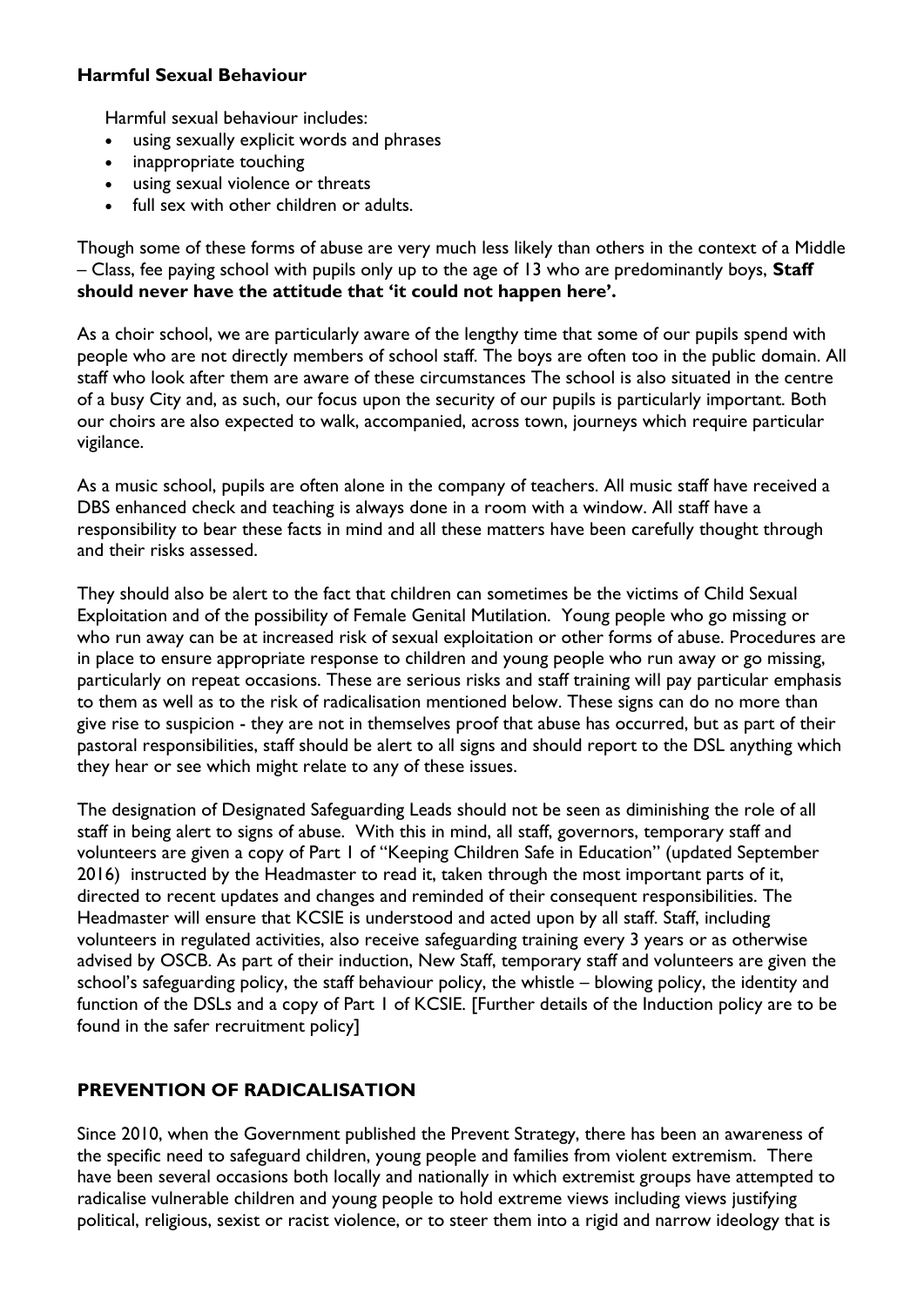intolerant of diversity and leaves them vulnerable to future radicalisation. Staff should be highly vigilant for pupils who express intolerant views of others, particularly of those of different religious faiths or for whom the Western World is evil.

#### The current threat from terrorism

in the United Kingdom may include the exploitation of vulnerable people, to involve them in terrorism or in activity in support of terrorism. The normalisation of extreme views may also make children and young people vulnerable to future manipulation and exploitation. CCCS is clear that this exploitation and radicalisation should be viewed as a safeguarding concern.

The Counter-terrorism and Security Act, 2015 places a duty on authorities (including schools) 'to have due regard to the need to prevent people from being drawn into terrorism'. The School must also have regard to the document "Prevent Duty Guidance: for England and Wales (March 2015)" and its supplementary documents "The Prevent duty (June 2015) and "The use of social media for on – line radicalisation" (July 2015)

Staff in schools should be made aware of this duty and staff child protection training will include Prevent awareness training in line with advice from OSCB.

IT staff should be made aware of this duty in order to enable them to ensure the correct filters are in place to ensure that pupils are safe from terrorist and extremist material when accessing the internet at school. Pupils will also be taught in IT lessons and in PSHEE of the dangers of radicalisation through the Internet.

Pupils should be made aware that school, and in particular PSHEE lessons are a safe space in which they can understand and debate controversial issues and develop effective ways or resisting pressures by developing positive character traits such as resilience, determination, self-esteem and confidence.

Although decisions about seeking support for children in danger of radicalisation would normally involve both pupils and parents, their consent is not required for a referral to be made when there is reasonable grounds to believe that they are at risk of significant harm.

When any member of staff has concerns that a pupil may be at risk of radicalisation or involvement in terrorism, they should speak with the Designated Safeguarding Lead. The DSL will consider the level of risk to identify the appropriate referral, whether it be to Channel or Children's Social Care. The Oxfordshire MASH (**0845 050 7666) are the first port of call as recommended by OSCB and will advise on the approach to be taken if in doubt.**

Oxfordshire is a Prevent low risk area. Staff or those concerned that someone is in danger of radicalisation can contact the Police on 101, the DfE dedicated helpline 0207 3407264 and [counter](mailto:counter-extremism@education.gsi.gov.uk)[extremism@education.gsi.gov.uk](mailto:counter-extremism@education.gsi.gov.uk)

## **PEER ON PEER ABUSE**

Children may be harmed by other children or young people. Staff will be aware of the harm caused by bullying and will use the school's anti-bullying procedures where necessary. (See also Anti-bullying policy). However, there will be occasions when a child's (or children's) behaviour warrants a response under child protection rather than anti-bullying procedures. It is very important that such abuse is taken seriously and not dismissed as "banter" or "part of growing up" All such instances must be reported to the DSL and will be dealt with in accordance with the school's procedures for abuse. Where there is reasonable cause to suspect that a child is suffering, or is likely to suffer, significant harm, the DSL will refer the abuse to external agencies, including, as necessary, the police, and the MASH in accordance with the procedures in this policy. A pupil (or pupils) against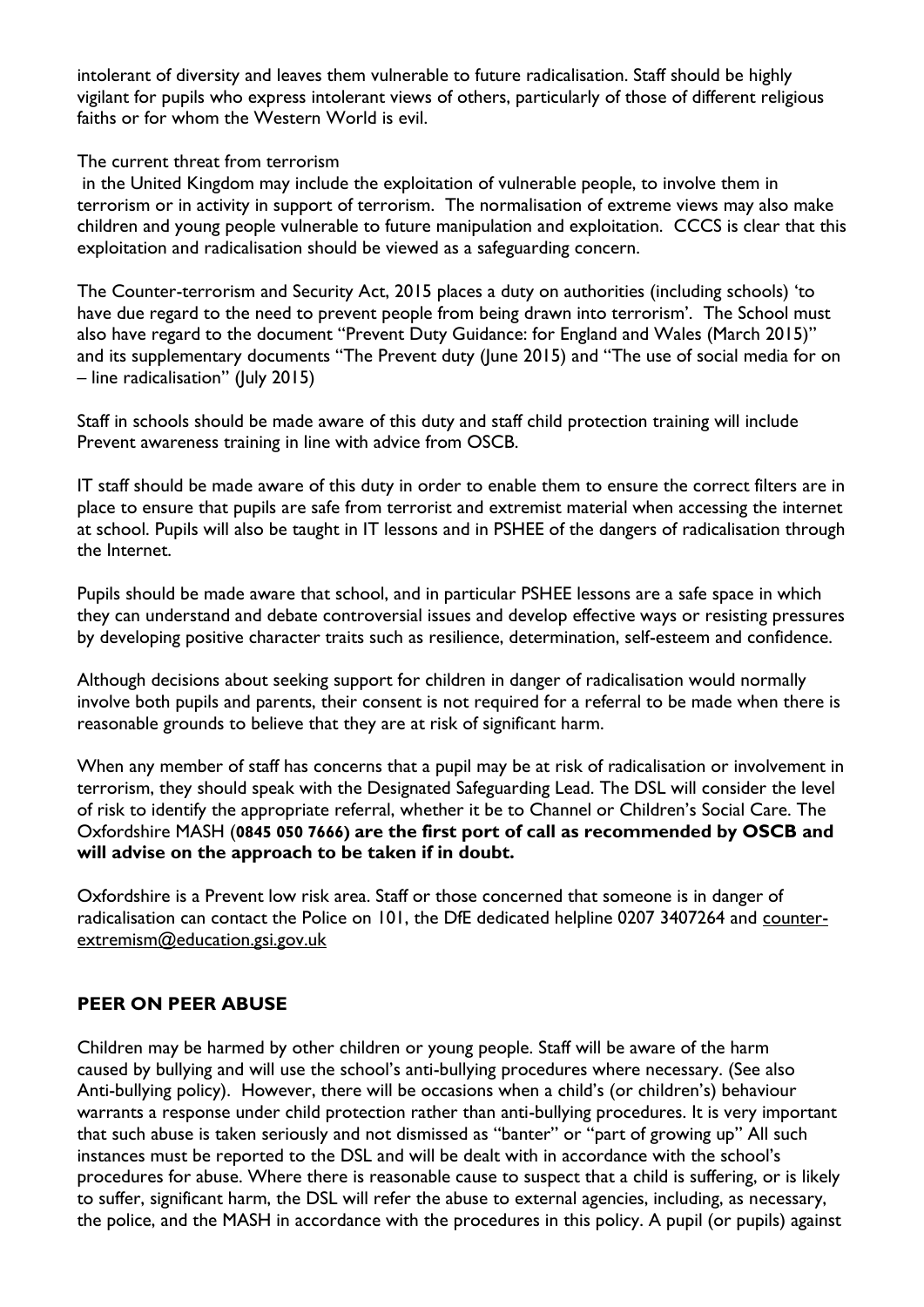whom an allegation of abuse has been made may be excluded from the School during the investigation. The School will take advice from OSCB and the MASH on the investigation of such allegations and will take all appropriate action to ensure the safety and welfare of all pupils involved, including the pupil or pupils accused of abuse. If it is necessary for a pupil to be interviewed by the police in relation to allegations of abuse, the

School will ensure that, subject to the advice of the OSCB LADO and the MASH, the pupil's parents are informed as soon as possible and that the pupil is supported during the interview by an appropriate adult.

The management of children and young people with harmful behaviour (including sexually harmful behaviour) can be complex and the School will work with other relevant agencies to maintain the safety of the whole school community. Young people who display such behaviour may be victims of abuse themselves and the child protection procedures will be followed for both victim and perpetrator so that all children involved will be treated as being "at risk".

Victims of peer on peer bullying will be supported by the processes outlined above but, in addition, the school has many ways of further supporting victims such as The School Counsellor, the pupil's Form Tutor, and indeed any member of staff whom the pupil chooses to talk to. In the case of boarders, the housemaster, house tutors and matrons are always available to support. The red and amber list system will ensure that pupils are discussed at staff meetings and that action plans will be created for them.

A particularly common form of peer upon peer bullying is sexting, the transmission by children on mobile phones of sexually explicit imagery. Such behaviour will not be tolerated and will be dealt with very seriously. ICT lessons and the PSHEE course will ensure that pupils understand the gravity of this situation.

Certain behaviour can be common in boys' schools such as initiation ceremonies and "hazing" the ritualist humiliation of new pupils. Such behaviour is, of course, unacceptable at CCCS and will be dealt with very severely if it were to occur.

## **LISTENING TO PUPILS**

Pupils should be in no doubt that CCCS is a place where they will be listened to. All pupils have a Form Tutor, there are matrons on duty at all times and the school employs a counsellor. There is a weekly Form Meeting, where views are sought and in through PSHEE there is opportunity for discussion. In the boarding house staff are available at all times and the Housemaster and Tutors have a particular pastoral focus upon the boys in the House. The boys also have access to the Independent listener. The Headmaster's door is open whenever practical and boys are encouraged to visit him if they so desire. Pupils are also told that they must contact anyone if they feel they would like to discuss anything of concern.

## **THE PROCESS IF ONE SUSPECTS THAT THERE IS A SAFEGUARDING ISSUE**

- a. If, a child is in immediate danger or is at risk of harm a referral should be made to children's social care and/or the police immediately.
- b. If staff members have any concerns about a child (as opposed to a child being in immediate danger) they will need to decide what action to take. Where possible, there should be a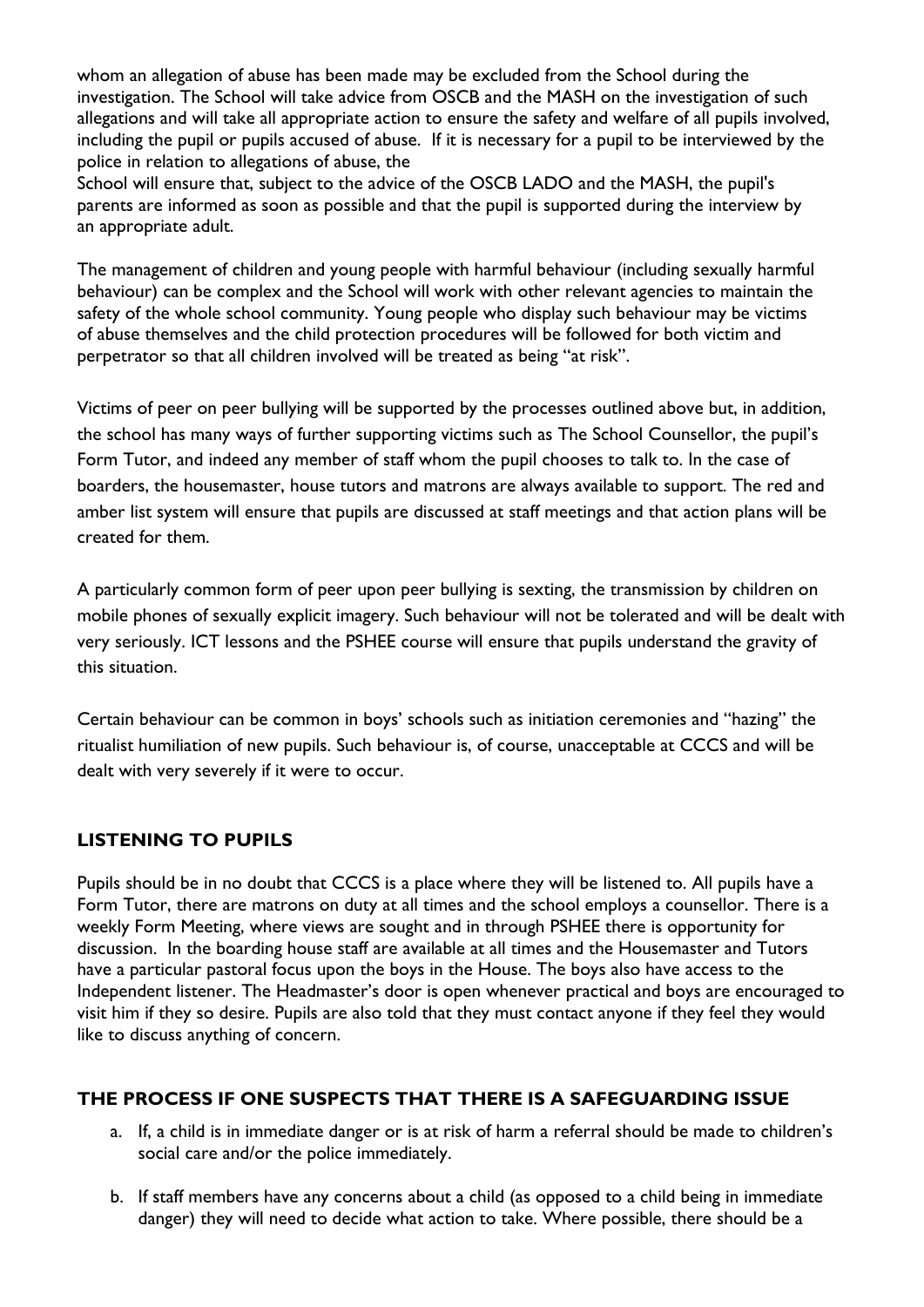conversation with the designated safeguarding lead to agree a course of action, although any staff member can make a referral to children's social care. Other options could include referral to specialist services or early help services and should be made in accordance with the referral threshold set by the Local Safeguarding Children Board. We do not require the consent of parents to make a referral to social services.

- c. It is expected that teachers should ask the child or parent how an injury happened, but if the answer does not correspond with the injury, it is not the responsibility of school staff to make investigative enquiries. If staff have any suspicions, even if they feel that the likelihood is that there is nothing behind them, they should be encouraged to share their suspicions with the school's Designated Safeguarding Lead or to phone the numbers of the OSCB as detailed in this policy. Though most staff will normally contact the DSL initially, any member of staff should feel able to contact OSCB directly if they feel it is appropriate to do so. If a member of staff makes a referral directly to OSCB, they should inform the DSL that they have done so. Acting early in the process is particularly important. If staff do not feel that their concerns have been taken seriously enough or that they feel there has been inaction, they have a responsibility to pursue the matter.
- d. Whenever a member of staff believes they are dealing with a safeguarding issue, they should make careful notes which should then be passed on to the DSL who will ensure that they are kept.
- e. In any case where a child discloses sexual, physical or emotional abuse to a teaching or nonteaching member of staff, that person must immediately report to the DSL. Questioning of the child by that person is not necessary. The DSL, having clarified the details of the disclosure, will contact the appropriate Local Assessment Team or Schools' Safeguarding Team as soon as possible and within 24 hours from the time of the clarification of the initial disclosure.
- f. Teaching or non-teaching staff noticing bruising or other injuries to a child or having cause to suspect abuse or neglect for which no satisfactory account is given, must immediately inform the DSL or OSCB who will, straight away, take the following action:
	- Telephone the appropriate Team making it clear that a possible case of child abuse is being reported (see details at the end of the policy).
	- Outside office hours, telephone 0800 833408.
	- If the Designated Safeguarding Lead is concerned about the child's safety and is not confident that he/she should be sent home, it is the responsibility of the Safeguarding Team or Police to secure the immediate safety of the child. The child will remain in school until one of these agencies intervenes.
- g. If a teacher discovers that an act of female genital mutilation has occurred, it is mandatory for them to contact the police. They should also discuss the case with the DSL who should involve social care.
- h. The OSCB (or relevant local authority) should make a decision within 1 working day of a referral being made about what course of action they are taking and should let the referrer know the outcome. Staff should follow up on the referral should that information not be forthcoming.
- i. If after a referral the child's situation does not appear to be improving the designated safeguarding lead (or the person that made the referral) should press for re-consideration to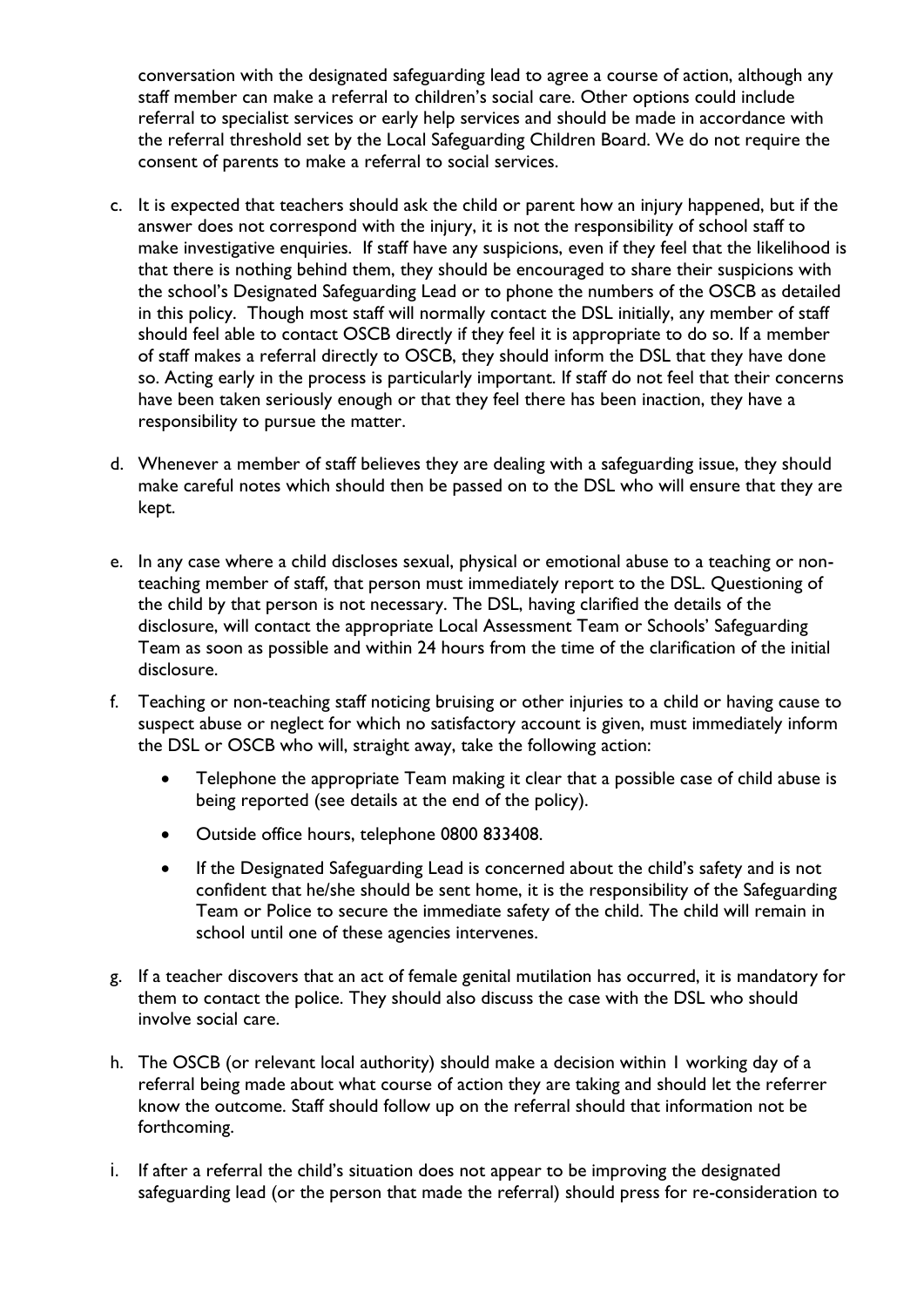ensure their concerns have been addressed and, most importantly, that the child's situation improves.

- j. If early help is appropriate the designated safeguarding lead should support the staff member in liaising with other agencies and setting up an inter-agency assessment as appropriate.
- k. If early help and or other support is appropriate the case should be kept under constant review and consideration given to a referral to children's social care if the child's situation doesn't appear to be improving.
- l. In schools with EYFS registered settings if allegations against people living or working in the premises or of any other abuse alleged to have taken place on the premises, OFSTED must be informed within 14 days
- m. See Chart at end of policy for Government advice upon reporting concerns about a child

#### **In the case of allegations being made:**

- If the allegation involves a member of the child's family, the Team will contact the parents but, in reporting the suspicion, the DSL should clarify who will be informing the parents. If the allegation involves someone other than a member of the child's family, the matter must still be reported immediately, but as the child may not remain at immediate risk, the Team may not need to respond so urgently. The child's parents must, however, be informed and the DSL should agree with the Team who will contact the parents.
- An allegation concerning a member of staff or volunteer should be reported to the Headmaster or the Vice-Chairman in his absence; an allegation about the Headmaster should be referred straight to the Vice-Chairman of Governors The Revd Canon Edmund Newey without informing the Headmaster
- An allegation against a pupil/pupils when there is reasonable cause to suspect that a child is suffering, or likely to suffer significant harm, should be reported straight away to the DSL and must always be taken as seriously as in the case of an adult; the same procedure applies in such cases it is an expectation that all children involved will be treated as 'at risk'.
- In serious cases of harm, the Police should be informed

## **FURTHER CONSIDERATIONS**

- a. If a child protection referral is made, a case conference is held within eight working days of the decision. The case conference offers the opportunity to share information and formulate a plan of action.
- b. All information relating to individual child protection issues is confidential, and is treated accordingly. Information is only passed on to appropriate persons. The child is to be informed at all stages of who is involved, and what information has been given.
- c. All adults seeking employment at CCCS must have DBS clearance/be appointed in line with Safer Recruitment procedures [see safer recruitment policy], and the same applies to all relevant Cathedral staff and staff/volunteers in other organisations, for example staff on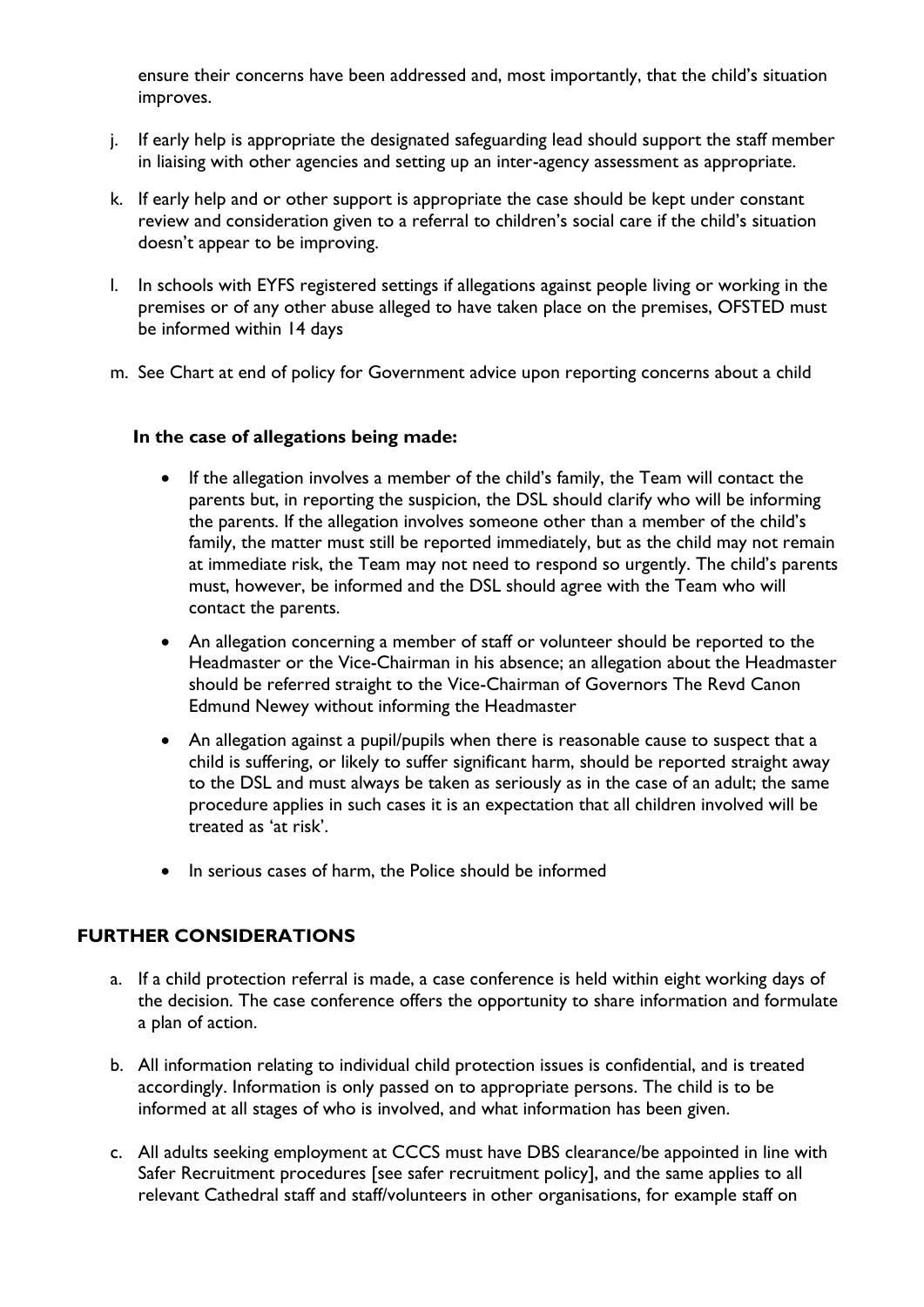residential courses, sports' and other coaches, peripatetic music teachers and the occasional one to one tutorial.

- d. If there is the need for a teacher, in the course of her/his duty, to use physical intervention to restrain children the Headmaster should be informed immediately and the incident formally recorded [see Staff Behaviour policy and Physical restraint and use of reasonable force policy]
- e. Whole staff training (on a three-year cycle, delivered by the Head, an OSCB licensed trainer,) has covered and will continue to cover on a regular basis safeguarding and the procedures to be followed. Volunteers and part-time staff are informed of this training and are offered the opportunity to participate: if they are unable to attend, small-group training is made available to them on an alternative date. All staff and volunteers newly appointed are given safeguarding training as part of the induction process [see Induction policy].
- f. Pupils are encouraged to report incidents of inappropriate behaviour reported to them by another pupil. Such reports may fall under the School's Anti-bullying procedures or may be treated as safeguarding concerns and dealt with in accordance with this policy if the incident is considered to have caused or is likely to cause a child considerable harm.
- g. If an allegation of child abuse is made against a member of staff or volunteers, the Headmaster will report the matter to the LADO immediately.
- h. Cathedral Choristers are covered in School and on School activities by this Safeguarding Policy; when they become the responsibility of Cathedral staff during Cathedral practices and services and on Cathedral events and tours, though remaining under the ultimate responsibility of the School and though the school safeguarding policy still applies, the Cathedral Staff take immediate responsibility for the welfare of pupils and have a safeguarding policy to cater for the different circumstances to be found in the Cathedral setting. The Policy is approved by the Headmaster, makes reference to the School Safeguarding policy and in no element contradicts it. The same is true of the Worcester Choristers who have a safeguarding policy in operation to cater for the different circumstances found when the boys are at Worcester College.[see Cathedral and Worcester College Policies]
- i. This Safeguarding policy and the policy covering the use of Cameras (and Mobile phones) found in the Staff Behaviour section of this policy apply to all children at the School, and should be scrupulously applied when dealing with EYFS pupils.
- j. As part of PSHEE, the children are taught about e safety and ways in which they can guard themselves from harm while using electronic media.
- k. All individuals involved in the teaching of EYFS pupils, those providing care beyond normal school hours for those aged  $5 - 8$  and those who are their line – managers cannot work if they have been disqualified from teaching or if they have been disqualified by association ie that they live in the same household as someone who has reached the criteria for disqualification as defined by the Disqualification under the childcare Act 2006 (March 2015). Staff working with EYFS children will be asked to state whether they are disqualified by association, a request which will be renewed at the beginning of each academic year.
- l. As a school with Boarding provision, we are acutely aware that children are particularly vulnerable in residential settings and that we should be particularly alert to the quality of the relationships between pupils and to the potential of peer abuse. Boarding staff take a great deal of time to talk through how boarders are interacting and there is always a handover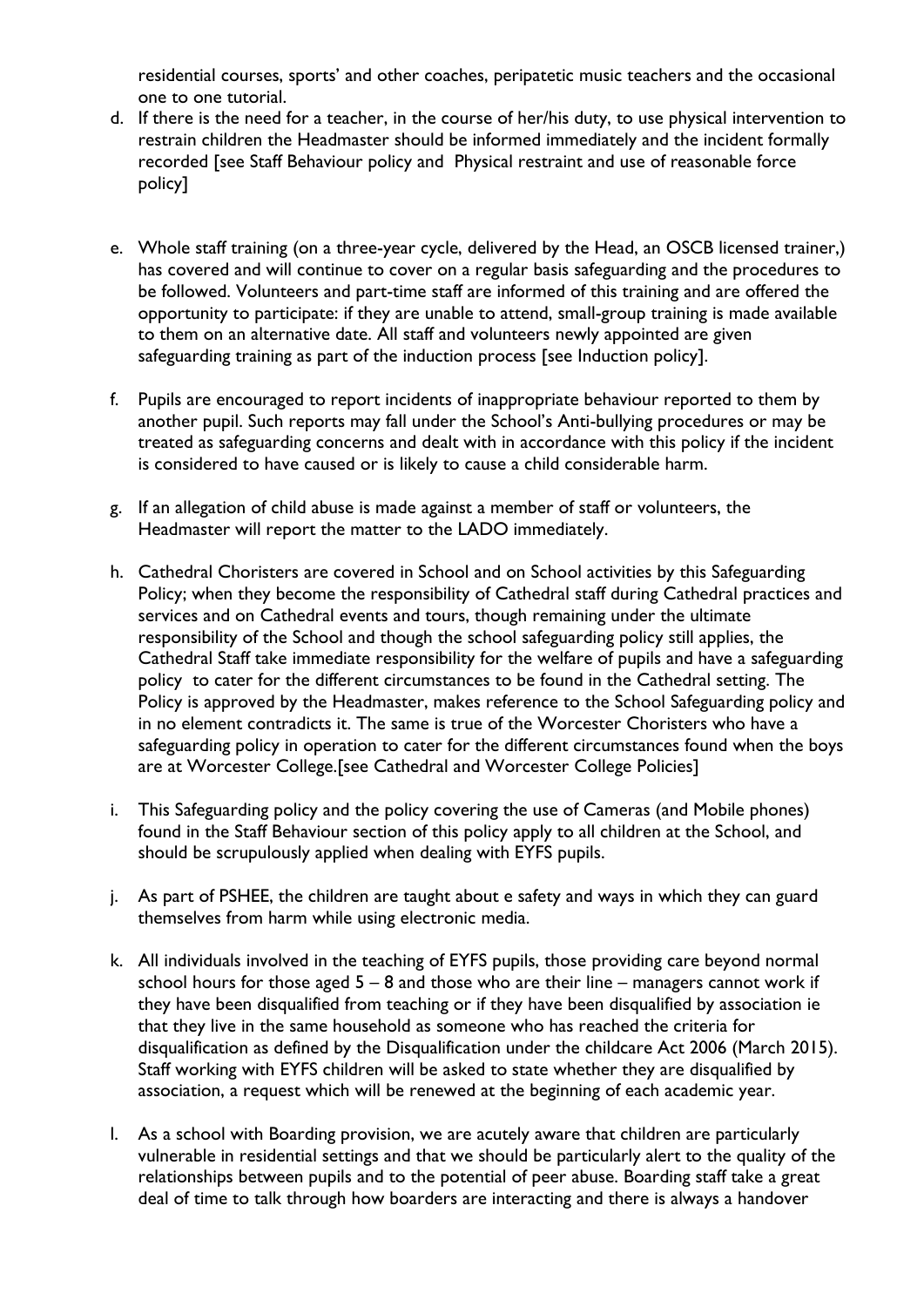between staff who have been on duty. The Housemaster has a weekly meeting with the Headmaster at which all boarders are discussed.

- m. If the DSL or a member of staff wishes to contact the OSCB informally for advice, or if they consider a case to be borderline, a 'no names' consultation where anonymity is maintained can be made.
- n. Many situations are of course changing ones. Safeguarding issues should be regularly reviewed and when no improvements seems to have occurred, should be re-assessed.
- o. The DSL should bear in mind when reporting a case, whether the child is likely to suffer significant harm or not. If so, Children's Social Care should be contacted immediately; otherwise a child may require additional support from one, or more, agencies, in which case an inter-agency assessment will be made.

## **PUPILS REQUIRING ADDITIONAL SUPPORT**

The school is mindful of its responsibilities towards those pupils who may need additional support, for instance those who have body or eating disorders, those with mental health issues or who are at risk of self – harm or at risk from serious harm from others. In these cases, the school should seriously consider an interagency assessment using local processes, including use of the Common Assessment Framework (CAF) and the Team around the Child (TAC). Such referrals would normally be made in consultation with parents and pupils though their consent is not required particularly when there are reasonable grounds to believe that a child is at risk of significant harm.

Pupils with special educational needs are particularly vulnerable to abuse, both statistically and because it is more difficult, in many cases, to identify. Additional barriers can exist when recognising abuse and neglect in this group of children which can include:

- The assumption that indicators of possible abuse eg behaviour, unpredictable moods or injuries relate to the child's disability rather than to potential abuse
- The fact that pupils with SEN can be be proportionately affected by bullying and yet are less likely to show outward signs of abuse
- Pupils with SEN are often less effective communicators.

As such staff should always be particularly sensitive in their consideration of those with SEN and should be quick to discuss them with the SENDCO, their tutors and the DSL.

The SENDCo is the member of staff responsible for the welfare and progress of looked - after children (if any are on the roll.) She has responsibility for their welfare and progress and has up to date assessment information from the local authority, the most recent care plan and contact arrangements with parents, and delegated authority carers.

It is the responsibility of each individual member of staff to read the procedures and become acquainted with them.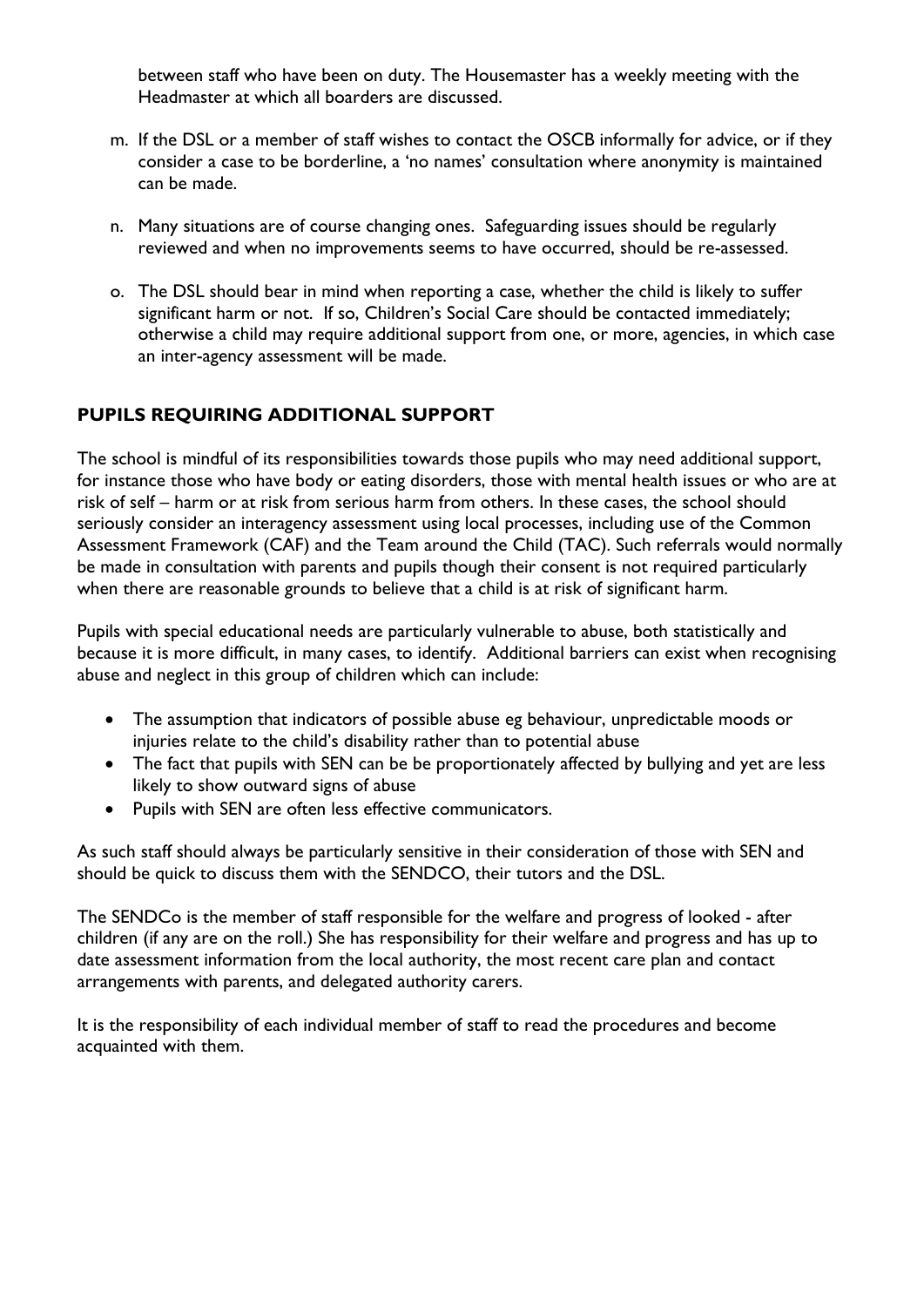## **TEN KEY POINTS TO FOLLOW IF YOU SUSPECT, OR ARE TOLD OF, ABUSE**

Adults looking after children in schools should be aware of the risks of abuse (by adults or other children), and take steps to reduce those risks.

All members of staff at CCCS should know what to do if they suspect that someone is being physically or sexually abused, or if someone tells them that this is happening. The following key points give a guide on what to do and not to do:

- Always stop and listen straight away to a pupil who wants to tell you about incidents or suspicions of abuse.
- If you can, write brief notes of what he is telling you while he or she is speaking (these may help later if you have to remember exactly what was said) - and keep your original notes, however rough and even if you wrote on the back of something else (it's what you wrote at the time that may be important later - not a tidier and improved version you wrote up afterwards!). If you don't have the means to write at the time, make notes of what was said as soon as possible afterwards.
- Do not give a guarantee that you will keep what is said confidential or secret if you are told about abuse you have a responsibility to tell the right people to get something done about it (see above). If asked, explain that if you are going to be told something very important that needs to be sorted out, you will need to tell the people who can sort it out, but that you will only tell people who absolutely have to know.
- Don't ask leading questions that might give your own ideas of what might have happened (e.g. "did he do X to you?" - just ask "what do you want to tell me?" or "is there anything else you want to say?")
- Immediately tell the DSL (unless they are themselves accused or suspected of abusing) *don't tell other staff or children what you have been told.*
- Discuss with the Headmaster or DSL whether any steps need to be taken to protect the pupil who has told you about the abuse (this may need to be discussed with the pupil who told you).
- Never attempt to carry out an investigation of suspected or alleged abuse by interviewing people etc. - social services and police staff are the people trained to do this - you could cause more damage. *Don't try to do it yourself.*
- As soon as possible (and within 24 hours) the DSL will refer the matter to the Local Assessment Team or Schools' Safeguarding Team (helped by your notes). The school will follow their requests about what to do next. They will set up any necessary investigations, and can advise that is their statutory job.
- Never think abuse is impossible in our school, or that an accusation against someone you know well and trust is bound to be wrong.
- If you feel a child wants to tell somebody something, remember that there are published lists of people to whom he may talk [see Anti-Bullying Policy, Section B]. If he or she does not feel able to talk to you don't force the issue - read through the list with him or her, or point him or her to it.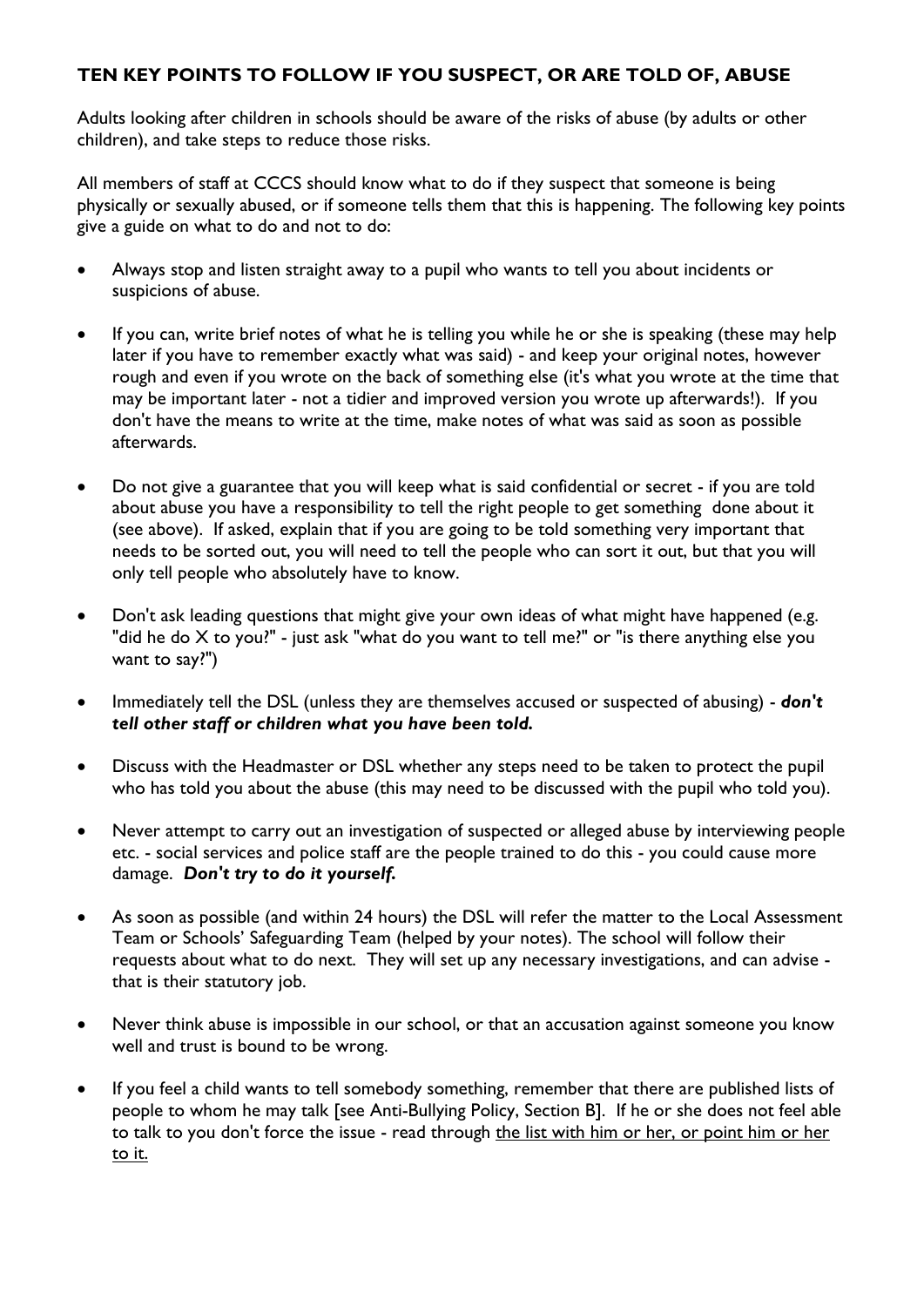## **DBS and NCTL REPORTING POLICY**

Note that there is a requirement for the School to report within one month to the DBS anyone, member of staff, volunteers or students whose services we no longer use because he or she is considered unsuitable to work with children and has met the DBS referral criteria by causing harm or posing a risk of harm to a child. The school also has a legal duty to respond to requests from the DBS for information about members of staff which it holds already.

The school should also consider making a referral to the National College for Teaching and Leadership (NCTL) where a teacher has been dismissed and a prohibition order may be appropriate. Further details of the appropriateness of such a referral are to be found on the NCTL website. In all cases where the school has ceased to use a person's services because of safeguarding concerns, it should be reported to the DBS. Failure to do so constitutes an offence.

## **'WHISTLEBLOWING' POLICY**

Fundamental to our aims at CCCS is the belief that Children should both be and feel safe. This situation is intimately linked to a culture where staff and pupils feel that they are able to raise concerns.

Working closely with children is fundamental to teaching in schools. Where such interaction with children exists, so also does the opportunity to abuse them. It is regrettably the case that, in rare instances, teachers and other staff have been found to be responsible for child abuse. Given their daily contact with pupils in a variety of situations, staff are also vulnerable to allegations of abuse, whether deliberately or innocently false, malicious or misplaced. However, staff should avoid making their own judgements of whether an allegation is false or otherwise.

Whilst every effort is made to ensure that the school's practices and policies do not put children at risk, there may exist matters that have been overlooked, or new situations which have developed that need challenging on safeguarding grounds.

Any member of staff may make a referral to an external agency and no-one should hesitate to take action to report concerns because of fear of possible repercussions. Any colleague who in good faith makes a report to the DSL, the local Safeguarding Team or to Social Services of any concern or allegation about school practices or the behaviour of colleagues which is/are likely to put pupils at risk of abuse or other significant harm can expect immunity from retribution or disciplinary action.

Any member of staff or pupil should feel able to approach either of the DSLs or any member of the SMT (who will then pass the matter on to the DSLs if appropriate) if they are feeling upset or worried.

CCCS has a counsellor with whom pupils can make a confidential appointment to speak about any concerns or worries they have. If a safeguarding disclosure arises then the procedure for allegations should be followed. Remember that in matters of safeguarding no one can guarantee confidentiality.

Staff have a responsibility to speak up about safeguarding concerns.

The NSPCC whistleblowing helpline is available to staff who do not feel able to raise concerns about Child protection failures internally. Staff can call 0800 028 0285 (lines open 8am – 8pm Monday to Friday) or e mail help@nspcc.org.uk

[See the Whistleblowing policy]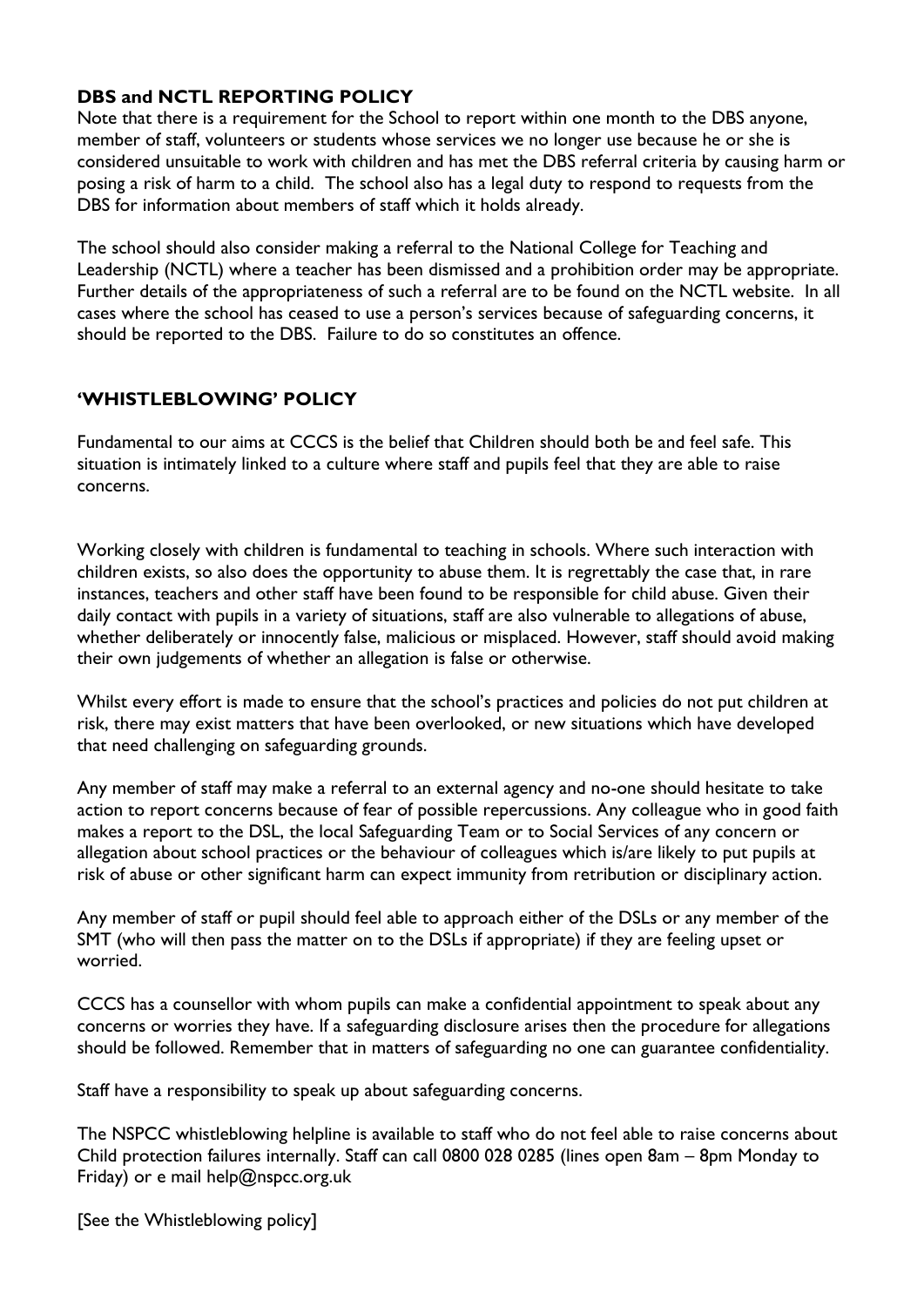## **CHRIST CHURCH CATHEDRAL SCHOOL CHILD PROTECTION PROCEDURE**

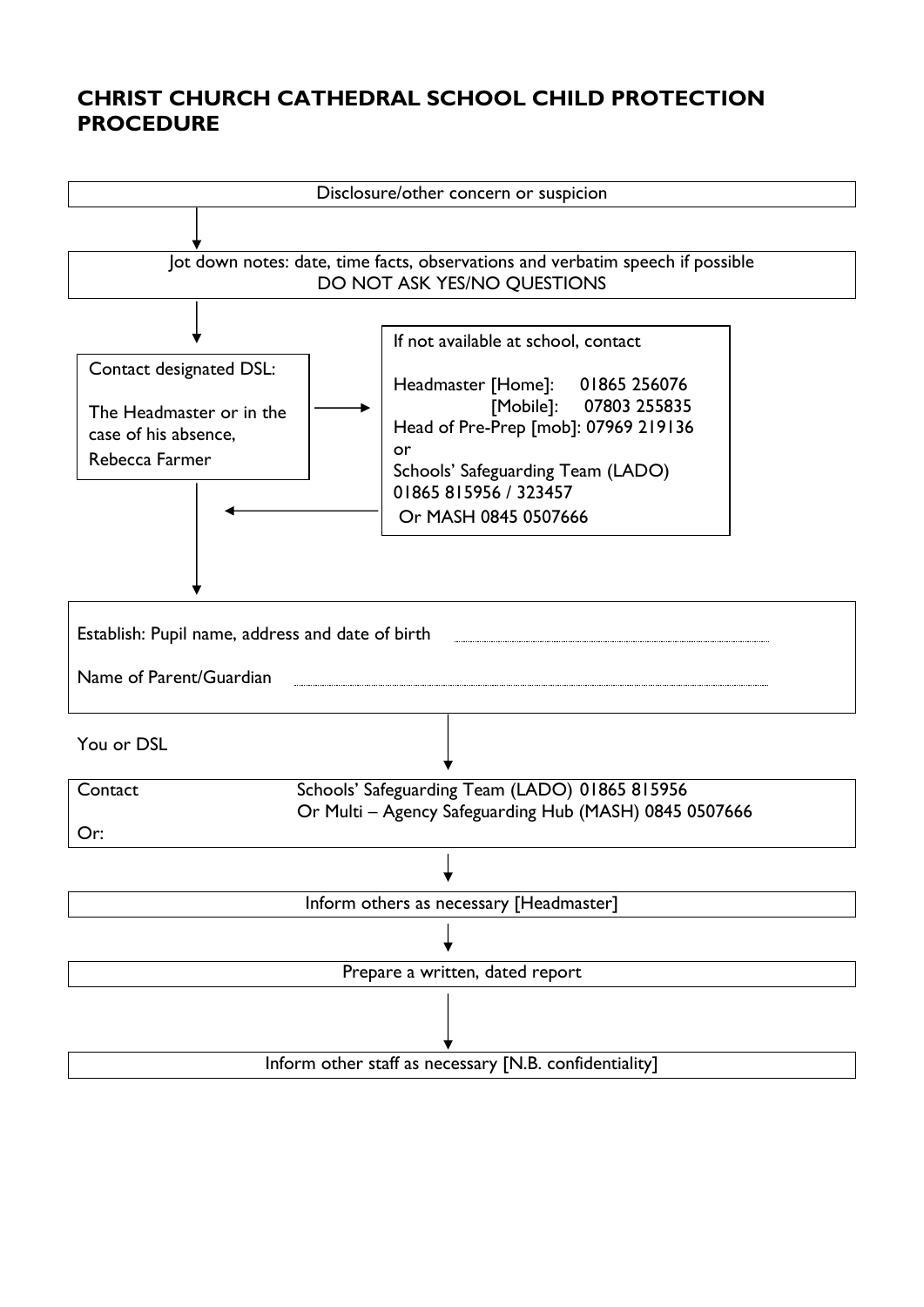

# **SAFEGUARDING AND PREVENT CONTACT DETAILS**

#### **PROCEDURE**

Any Concerns? Follow the Safeguarding policy and immediately tell the DSL (Designated Safeguarding Lead) i.e. the Headmaster or Rebecca Farmer. You are also allowed to report a concern directly yourself.

#### **SAFEGUARDING CONTACT DETAILS**

| New referrals and named enquiries go to Oxfordshire's       |                                             | 0845 0507666                               |
|-------------------------------------------------------------|---------------------------------------------|--------------------------------------------|
| Multi-Agency Safeguarding                                   |                                             | 0333 014 3325                              |
| Hub (MASH)                                                  |                                             | mash-childrens@oxfordshire.gcsx.gov.uk     |
| On - going concerns or "No Names Consultation" contact      |                                             | Oxford City<br>01865 328563                |
| Children's Social Care assessment Team                      |                                             | North Oxfordshire<br>01865 323039          |
|                                                             |                                             | South Oxfordshire<br>01865 323041          |
|                                                             |                                             | Emergency Duty Team 0800 833 408           |
| Alison Beasley                                              | Local Authority Designated Officer (LADO)   | 01865 815 956                              |
|                                                             | (Oxfordshire). Also lead 'Prevent' Officer. | alison.beasley@oxfordshire.gov.uk          |
| <b>CAMHS</b>                                                | Family Assessment and safeguarding          | 01865 902418                               |
|                                                             | service (FASS)                              | FASS@oxfordhealth.nhs.uk                   |
| Police                                                      | Child Abuse Investigation Unit              | 01865 335 200                              |
|                                                             | <b>Police Enquiry Centre</b>                | 101(non-emergency Police telephone number) |
| <b>Ofsted Complaints</b>                                    |                                             | 0300 123 1231                              |
| <b>NSPCC Child Protection Helpline</b>                      |                                             | 0800 800 5000                              |
| CEOP (Child Exploitation and Online Protection              |                                             | www.thinkuknow.co.uk                       |
| DBS (Disclosure and Barring Service, PO Box 110, Liverpool, |                                             | Customerrelations@dbs.gsi.gov.uk           |
| L6 9EF)                                                     |                                             | 0151 676 1997                              |
| Oxfordshire Safeguarding Children Board - Access website    |                                             | www.oscb.org.uk oscb@oxfordshire.gov.uk    |
| for local procedure concerning all aspects of safeguarding, |                                             | 01865815843                                |
| including 'Prevent'.                                        |                                             |                                            |

#### **PREVENT CONTACT DETAILS**

Contact OSCB (see above) and ask for LA Prevent Lead or ring Alison Beasley (above).

| Anti-Terrorist Hotline                             | 0800 789321                                       |
|----------------------------------------------------|---------------------------------------------------|
| <b>Crime Stoppers</b>                              | 0800 555111                                       |
| The Department of Education dedicated telephone    | 0207 3407264                                      |
| and mailbox for non-emergency advice for staff and |                                                   |
| governors                                          |                                                   |
| The Government website in respect of Prevent       | counter-extremism@education.gsi.gov.uk            |
| Additional websites in respect of Prevent          | www.gov.uk/report-suspicious-activity-to-mi5      |
|                                                    | www.gov.uk/report-terrorism                       |
| The Prevent Strategy                               | www.gov.uk/government/policies/protecting-the-uk- |
|                                                    | against-terrorism/supporting-pages/prevent        |
|                                                    | www.gov.uk/government/uploads/system/uploads/at   |
|                                                    | tachment data/file/97976/prevent-strategy-        |
|                                                    | review.pdf                                        |
| The Prevent Duty                                   | Prevent duty guidance - Publications - GOV.UK     |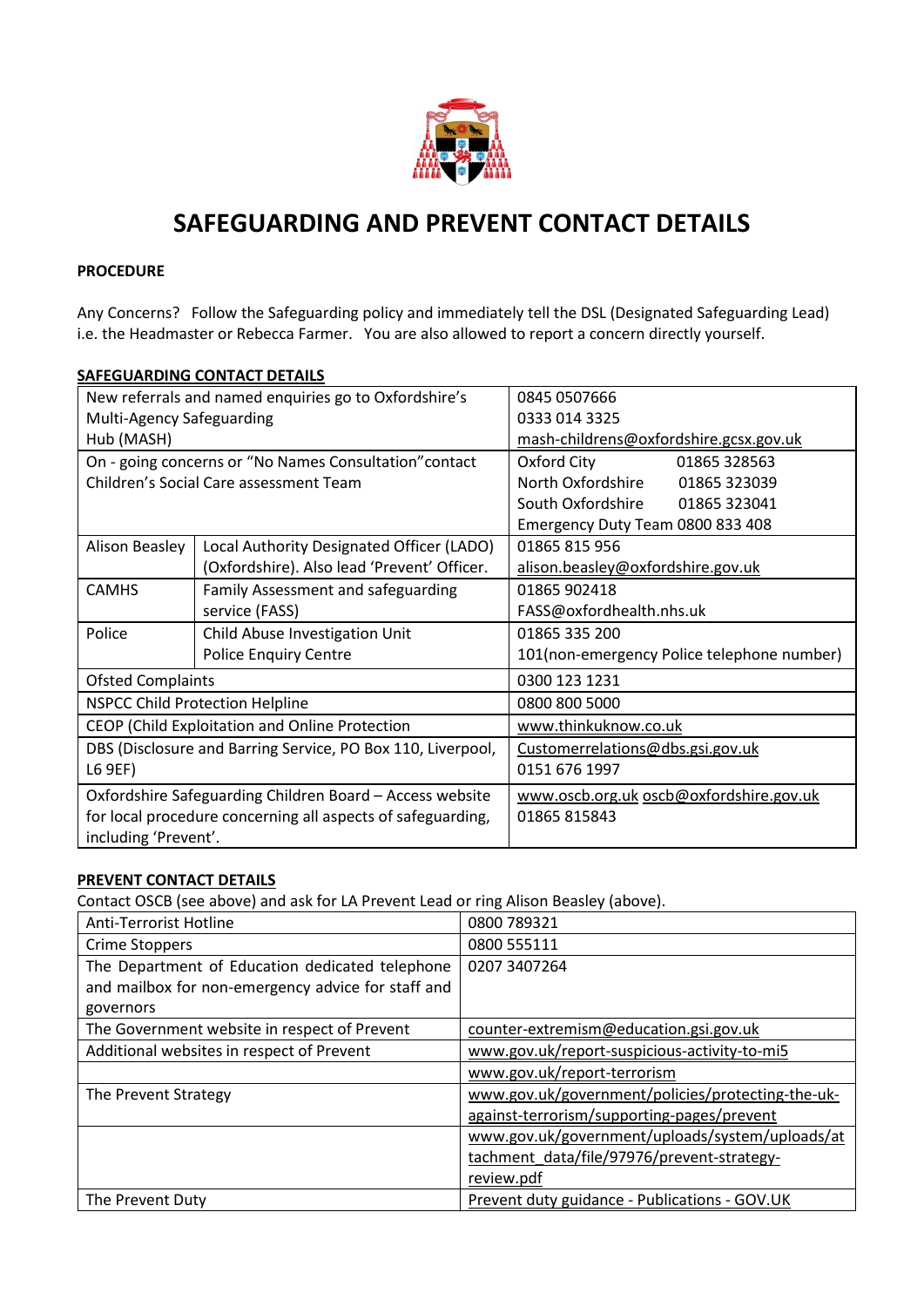## Actions where there are concerns about a child



#### *Reviewed Governors at their termly meeting 10th November, 2017*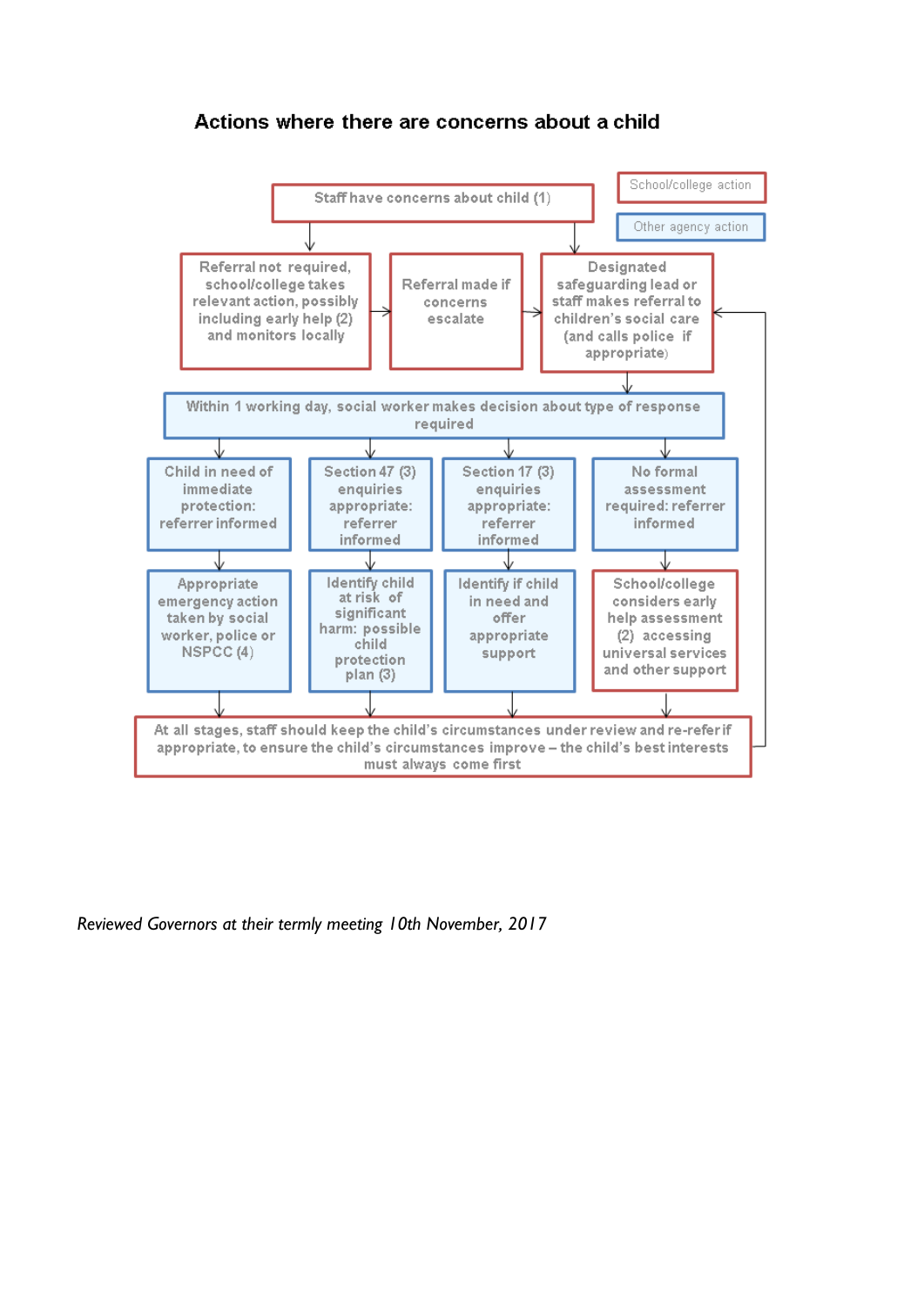# **STAFF BEHAVIOUR AND CODE OF CONDUCT**

Staff need to ensure that their behaviour does not inadvertently lay them open to allegations of abuse. They need to treat all pupils with respect and try, as far as possible, not to be alone with a child or young person. Where this is not possible, for example, in an instrumental music lesson, or sports coaching lesson, it is good practice to ensure that others are within earshot. Where possible, a gap or barrier should be maintained between teacher and child at all times. Any physical contact should be the minimum required for care, instruction or restraint. Staff should avoid taking one pupil on his/her own in a car.

## **APPROPRIATE PHYSICAL CONTACT AND INTIMATE CARE**

#### **Introduction**

All teachers understand the need to maintain appropriate boundaries in their dealings with pupils. From January 2001 it became a criminal offence for a teacher or other persons who work with young children to breach the relationship of trust between them. The offence is punishable on conviction by a fine of up to the statutory maximum and /or a term of imprisonment of up to 6 months*.* 

This Code of Conduct is intended to help colleagues reduce further the risk of any vulnerability to false or malicious allegations of misconduct or abuse towards pupils and students with whom they work. All teachers will understand and appreciate that a code of conduct cannot cover all eventualities and will not totally remove the risk of false or malicious allegations. In many cases it will simply confirm good professional practice. However, heightened awareness of abuse on the part of parents and pupils and a high media profile given to child abuse cases make it advisable for all staff to re-examine their approaches to individual pupils and their teaching styles to ensure that these do not give any grounds for doubt or suspicion on the part of colleagues, parents or pupils.

## **THE CODE**

## **General**

Teachers should take care that their relationships with pupils reflect the age, gender and maturity of the pupils. It will be particularly important to ensure that all aspects of demeanour, language and attitudes - however conveyed - do not give rise to misunderstandings, especially when dealing with adolescent boys. Ambiguous or ambivalent comment and conduct, in particular, should be avoided.

#### **Physical contact with pupils**

There are occasions when it is entirely appropriate and proper for staff to have physical contact with pupils, but it is crucial that they only do so in ways appropriate to their professional role. Staff should, therefore, use their professional judgment at all times. Staff should not have unnecessary physical contact with pupils and should be alert to the fact that minor forms of friendly physical contact can be misconstrued by pupils or onlookers.

A member of staff should be cautious of any demonstration of affection, making sure it is appropriate to the situation.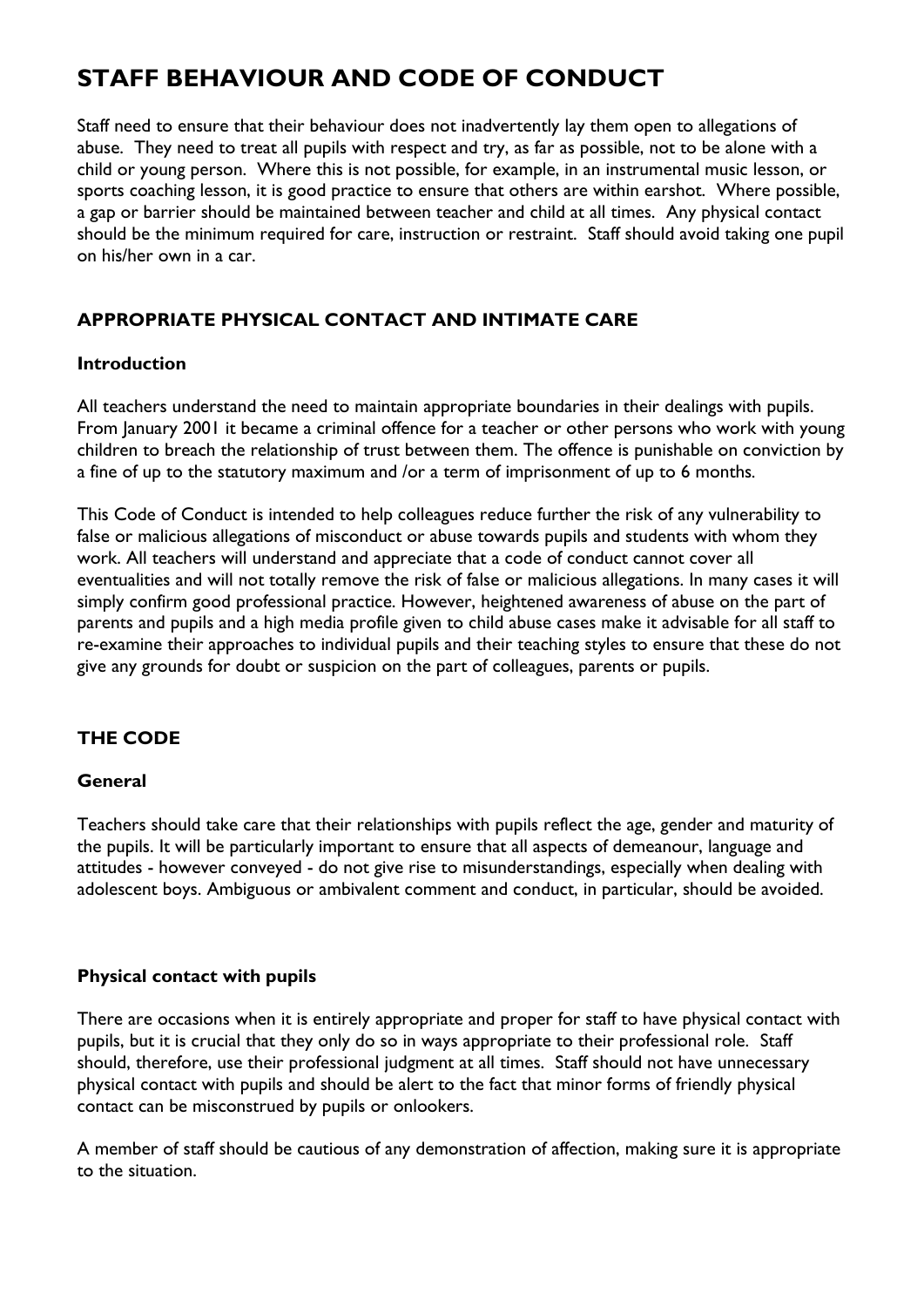Physical contact should never be secretive, or for the gratification of the adult, or represent a misuse of authority. If a member of staff believes that an action could be misinterpreted, the incident and circumstances should be recorded as soon as possible, the DSL informed and, if appropriate, a copy placed on the pupil's file.

Contact under these circumstances should be for the minimum time necessary to complete the activity and take place in an open environment. Staff should remain sensitive to any discomfort expressed verbally or non-verbally by the child. Touching pupils, including well-intentioned informal and formal gestures such as putting a hand on the shoulder or arm, may, if repeated regularly, be inappropriate. Staff must not make gratuitous physical contact with pupils and should avoid attributing 'touching' to their teaching style as a way of relating to pupils. There will be occasions when physical contact will be acceptable. In general these will fall into one of three categories:

- 1. **Action to prevent harm or injury to the pupil or to others**. If it is necessary to prevent a pupil causing injury to him/herself or to others the use of minimum force and contact necessary to prevent harm or injury is acceptable and defensible. Such incidents must always be reported accordingly to Head of Pre-Prep, Headmaster and DSL. A record will be kept on School Manager and parents informed immediately. Where a difficulty arises from the interplay between the rule against corporal punishment and the legitimate use of reasonable force, the DfE's Advice for Schools is a useful resource.
- 2. **Comforting a pupil in distress**. There is no easy definition of what is acceptable since much will depend on the circumstances, the age of the pupil, the extent and cause of the distress and the alternative means of providing comfort. Colleagues will need to use their professional judgement and discretion in relation to these factors. They should consider how others might perceive the action, even if no one else is present, and ensure that it does not develop into unnecessary contact. Particular care must be taken in instances which involve the same pupil over a period of time.
- 3. **Unavoidable contact**. This is a particularly sensitive issue in subjects such as Physical Education and Drama and in some forms of skills coaching. It is acknowledged that some staff, for example, those who teach PE and games, or who offer music tuition, will, on occasions, have to initiate physical contact with pupils in order to support a pupil so they can perform a task safely, to demonstrate the use of a particular piece of equipment/instrument or assist them with an exercise. This should be done with the pupil's agreement. All teachers must be alert to the possibilities of misinterpreting any contact. To avoid such misunderstanding all planned contact must be demonstrably unavoidable. It may be, for example, that alternative methods involving demonstrations of particular techniques by the teacher or a particularly competent pupil may be more appropriate than modifying a pupil's technique by physical contact. It will generally not be acceptable for physical contact to take place between adolescent pupils and teachers. In cases of doubt or uncertainty staff should seek advice from the Headmaster or Deputy Head.

For more information on what to do if Physical contact has been necessary see PHYSICAL RESTRAINT AND USE OF REASONABLE FORCE POLICY

## **COMMUNICATIONS WITH PUPILS**

Staff should not give their personal mobile phone numbers or email addresses to pupils, nor should they communicate with them by text message or personal email. Nor should they communicate with pupils via any form of social media site. If they need to speak to a pupil by telephone, they should use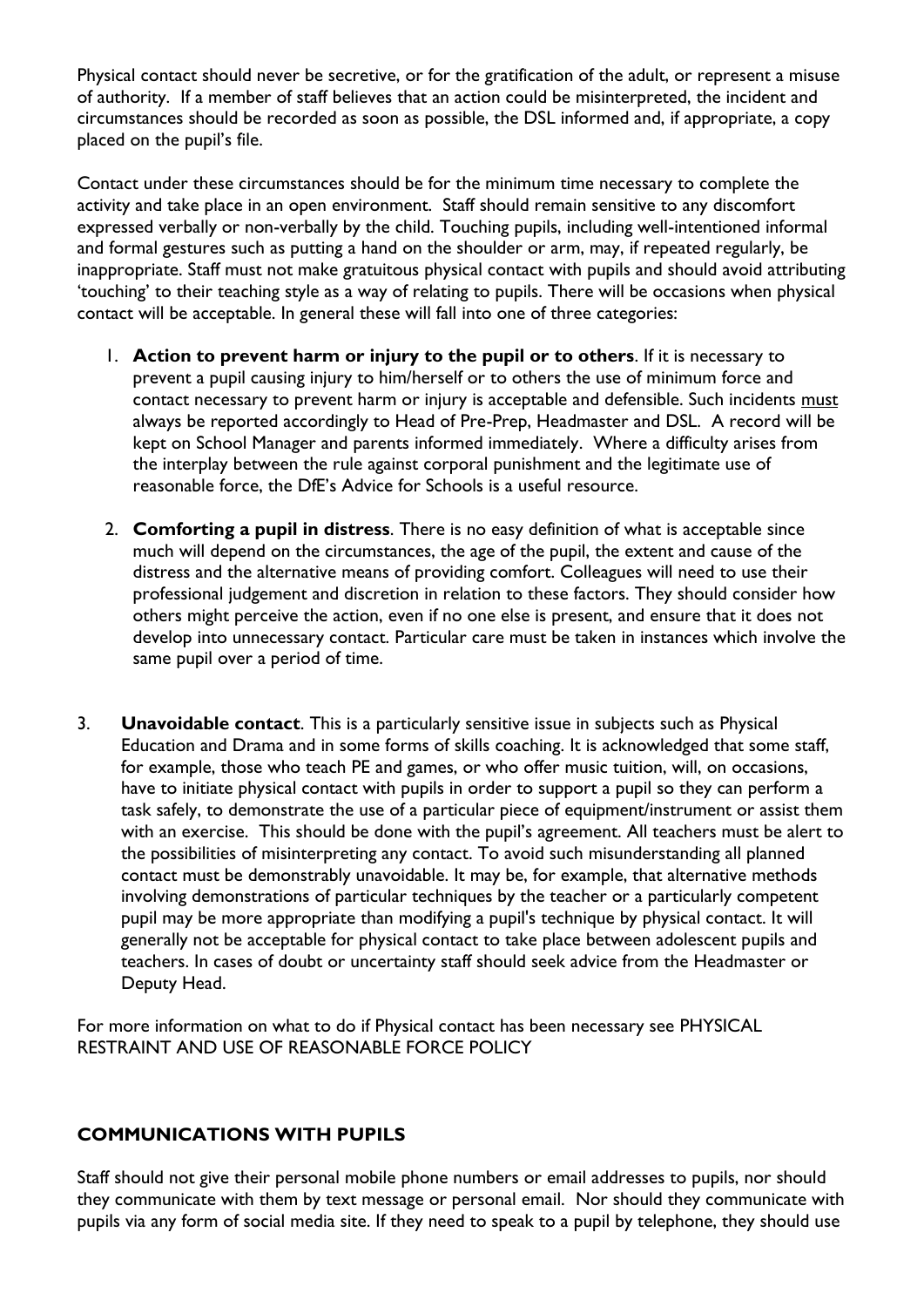one of the school's telephones and email using the school system. The group leader on all trips and visits involving an overnight stay should take a school mobile phone with him/her and may ask the pupils for their mobile numbers before allowing them out in small, unsupervised groups. The school mobile should be used for any contact with pupils that may be necessary. The group leader will delete any record of pupils' mobile phone numbers at the end of the trip or visit and should ensure that pupils delete any staff numbers that they may have acquired during the trip.

## **Comments and discussions with pupils**

Teachers must avoid comments to or about pupils which could be taken to have sexual overtones. It is equally unacceptable for colleagues to encourage debate and discussion between groups of students, which could be interpreted as having sexual overtones which are not justified in the context of the teaching programme. It will be especially helpful if Schemes of Work highlight particular areas of risk and sensitivity. Specific guidance may be needed to assist newly qualified or other teachers who are new to this area of work. This will call for the exercise of careful judgment in responding to questions raised by pupils.

Notwithstanding the advice given above it is recognised that, in order to discharge particular pastoral responsibilities, teachers may from time to time need to engage in conversation with pupils which cover sensitive matters. Teachers must use their professional judgement to ensure that they are not drawn into areas inappropriate to their duties or their relationship with the pupils concerned. Staff must also use their discretion to ensure that, for example, any probing for details cannot be construed as unjustified intrusion.

In responding to individual students' distress staff will need to consider carefully whether they should offer advice, sympathy or counselling if a discussion enters a sensitive area or, alternatively, refer them to a colleague or agency who is better placed to offer appropriate advice.

The persistent and hurtful use of sarcastic, demeaning or insensitive comments towards young people may also be regarded as a form of abuse which is potentially very damaging and should be avoided.

## **Personal letters and on-line communication**

It will rarely be appropriate for teachers to write personal notes or letters, or to send e-mail, to individual students. If a teacher believes it to be necessary to write a personal note to a pupil, s/he should discuss the purpose and context with a senior colleague, who should refer to the Headmaster if further guidance is required.

This advice is not intended to curtail the use of e-mail where schools have agreed the use of this medium for submission of work, advice over aspects of subjects being covered or other professional matters and have ensured that parents and carers are aware of the school's policy. However, all teachers and other adults using e-mail in this context need to be aware of the less formal style that can characterise this form of communication and should ensure that responses do not convey an inappropriate tone. In particular, a friendly and chatty style committed to

e-mail can easily be misconstrued by the recipient as the 'conversation' is effectively private to just two individuals, with all that this implies.

Teachers should keep passwords secure and ensure that no other person can gain access to their email account and maliciously send messages which appear to have been written by them. Ideally, both teachers and pupils should use an e-mail address provided as part of an official school internet service, even if they are sending messages while working at home. Since these services can be monitored, they provide a measure of protection for both parties [See Internet Policy and Use Section B].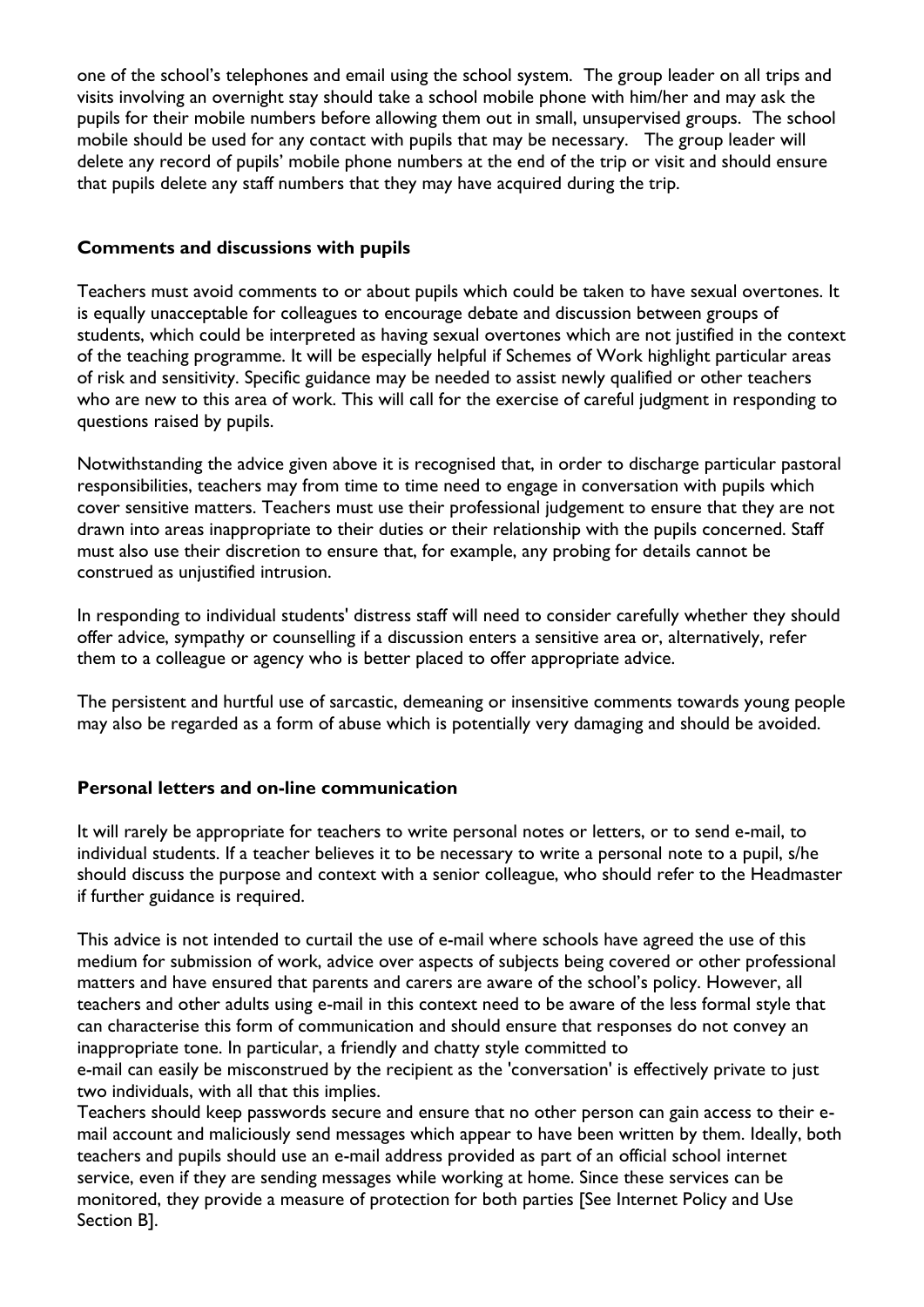The increased availability of internet 'chat rooms' and similar on-line forums also poses risks for children and teachers. While they are popular among young people and offer many positive experiences, there is widespread concern about their potential abuse by paedophiles attempting to groom new victims. Teachers should not use unregulated chat rooms for children and should be aware that it is impossible to determine the age of any participant in these environments. Managed services are available in which on-line discussions for educational purposes can be organized in a secure environment for bona fide participants.

## **PRIVATE MEETINGS**

Private meetings, by their very nature, provide opportunities for pupils to make malicious allegations. Teachers and others must therefore recognise this possibility and plan such meetings accordingly. It is advisable to avoid remote areas of the school and to ensure that wherever possible the door is left open or visual contact with others is maintained. Under no circumstances should meetings with individual pupils be arranged off the school premises without the prior approval of the Headmaster or any senior colleague with delegated authority to approve such meetings. This includes the transporting of individual children in private cars. Such meetings should, in any event, be discouraged.

Where it is not possible to meet in the circumstances referred to above another member of staff should be told of the meeting beforehand. Steps to prevent others entering a room by the use of 'Meeting in Progress' signs or similar actions are especially likely to be open to misinterpretation. In many cases it will be advisable for another pupil or adult to be present or in a position to minimise risk during the interview.

Where a teacher is conducting an individual lesson with a pupil, including individual music lessons, a room with a window in the door should be used. Access by boys to Boarding House private accommodation is prohibited except on special occasions when a group of senior boys is invited up, never singularly and with the knowledge of the other adult on duty. In any other circumstances where there is not a door with a window, the door should be left open.

## **ENTERING AND SUPERVISING BOARDERS ACCOMMODATION**

When entering boarders' accommodation, members of staff should always knock first. They should wait for a response from within. If none can be heard, then they should knock once more and only then enter. If there is only one pupil in the room then the member of staff should remain by the door, holding it open so that actions cannot be misinterpreted. If the boys in the room are changing then the member of staff should be sensitive to what is occurring and if anyone fells uncomfortable, should leave. It is obvious that members of staff, when ensuring that people are getting ready for bed, will need to engage in a degree of supervision but they should always be aware of the sensitivities of the boys who are being supervised.

## **SUPERVISING CHANGINGROOMS AND SHOWERS**

It is important that the changing rooms are supervised to ensure that behaviour is appropriate, that boys get changed as speedily as possible and that pupils have showers. Nonetheless the following guidelines should be followed:

- 1.) Staff should, whenever possible, supervise in pairs
- 2.) Staff should knock before entering changing rooms in order to warn pupils of their approach
- 3.) If supervising showers, the member of staff should stand by the wall at the entrance to the shower room and should not look into any of the individual cubicles.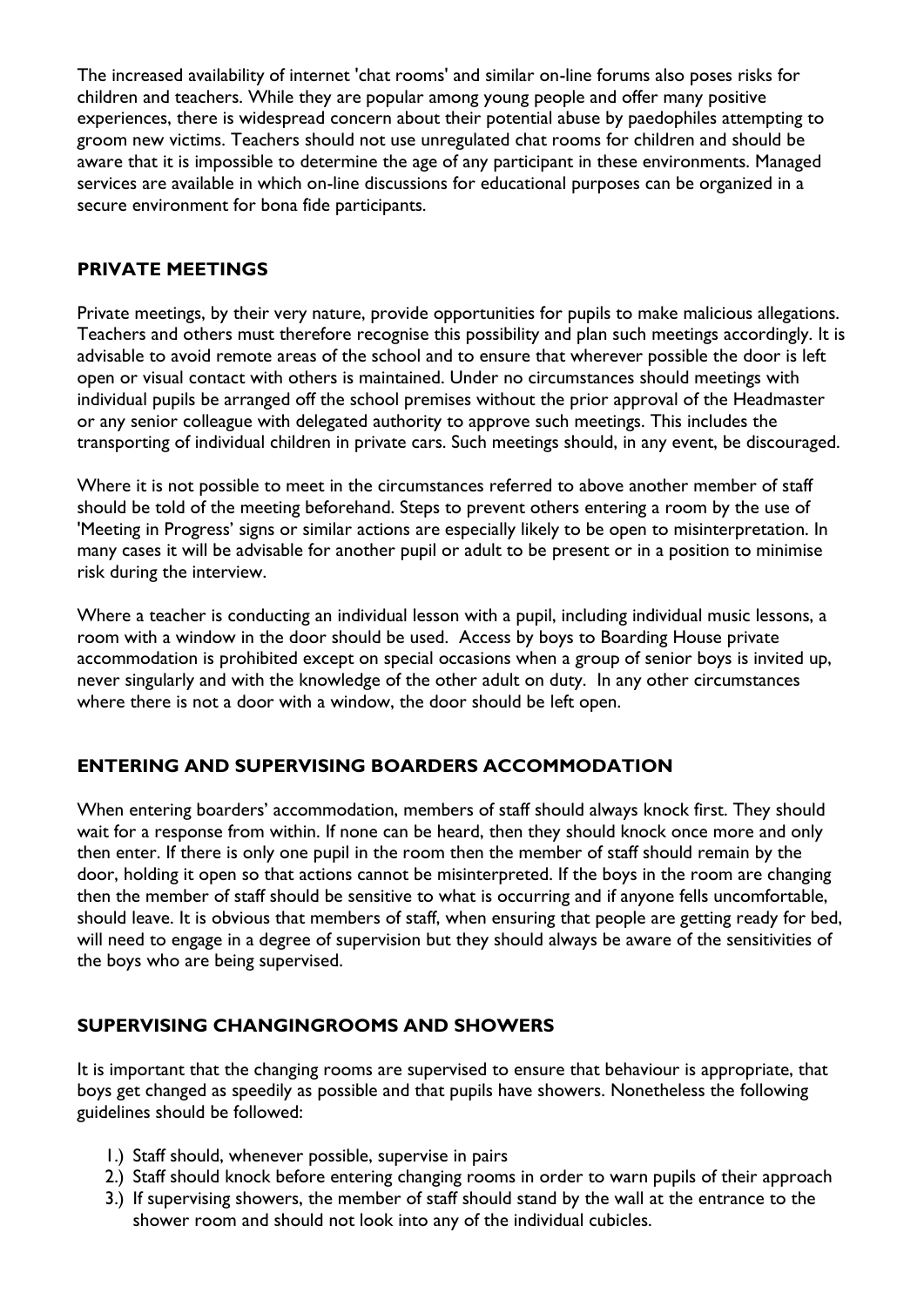## **CAMERAS\* IN SCHOOL**

\* The word 'camera' includes all devices capable of recording images e.g. mobile phones, *ipads* etc.

Cameras may be used to record:

- o Whole school events
- o Class events
- o Sports
- o Outings
- o Pupils' progress
- o Displays etc.

Staff should use the school camera for these purposes. If they use their own cameras or mobile phones, they should let a member of the SMT know that they have done so and should not keep images of children on their devices any longer than is necessary to ensure that they are transferred to the school's database.

Any photographic material involving the School, its staff or pupils may only be used within School (e.g. in displays) or in School publications; newsletters, the prospectus, the *Cardinal's Hat* (School magazine), cards, the School's website, or in press advertisements and articles.

At the time of their children joining the school, parents are asked to agree that photographs of their children may appear on the website using only the child's first name, and in all other internal publications. Specific permission must always be sought if a photograph is to be submitted to the local press since non-attributed photographs are unacceptable.

No photographic material relating to the school, its staff or its pupils may be published or circulated by staff in any other way such as through social networking sites.

For the safety of staff and in line with safeguarding principles, photographs should not be taken in situations liable to misinterpretation. No Photos should, therefore, be taken in the Changing Room or in the Boarding House, unless, in the case of the latter, for publicity purposes.

It is particularly important that these procedures are observed when dealing with EYFS pupils.

## **THE RECEIVING OF GIFTS AND HOSPITALITY**

It is of course only natural that many parents will wish to give teachers presents to thank them for looking after their children, particularly at the end of terms. The receiving of gifts and hospitality by members of staff is acceptable if there is no possibility that the gift might be misinterpreted or that it is being given or received with the intention of gaining advantage for the giver or the receiver.

The gift should be of an appropriate value and type for the circumstances and so, as a guideline a member of staff might well be given a bottle of wine or chocolates by grateful parents or be asked to attend a social event. If the gift is obviously worth in excess of  $£50$  the member of staff should seek permission from the Headmaster to receive the gift. A note will be made of the decision. It is essential that all staff should not put themselves in a position where their acceptance of a gift could lead to misinterpretation.

## **RESPECTING HOSPITALITY**

Staff should be very careful to respect the confidentiality of staff, parents and pupils. Anything which they have heard in school about people should not be shared with others outside of school. The school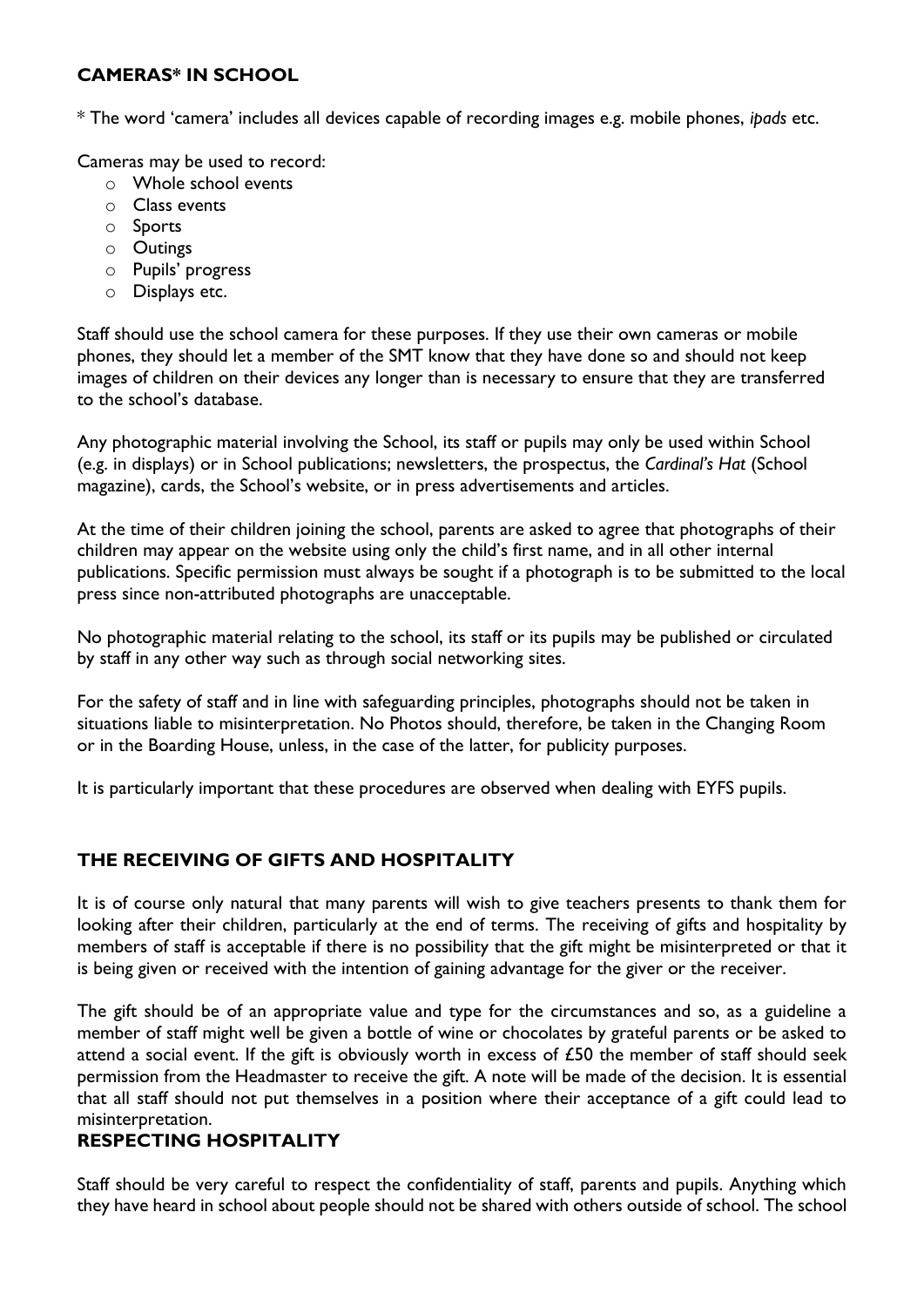understands that staff will need to share information amongst themselves but data protection legislation restricts the sharing of information to those who need to know professionally.

## **OUT OF SCHOOL AND AFTERSCHOOL ACTIVITIES**

Colleagues should take particular care when supervising pupils in the less formal atmosphere of a residential setting or after-school activity. The more relaxed relationships that may promote successful activities can be misinterpreted by young people. It is important to emphasise that the standards of professional conduct and behaviour expected of teachers in these situations should be no different from those which apply within school.

## **TRANSPORTING PUPILS**

A teacher should never give a lift in a car to a pupil alone, unless in an emergency in which case the Headmaster should be informed. Wherever possible and practicable it is advisable that transport is undertaken other than in private vehicles, with at least one adult additional to the driver acting as an escort. If there are exceptional circumstances that make unaccompanied transportation of pupils unavoidable, the journey should be made known to a senior member of staff.

## **PUPILS WITH SPECIAL NEEDS**

If pupils require assistance with going to the toilet staff should consider whether it would be possible to arrange for the presence of another adult in the vicinity. Where this is not possible employees should discuss with the Headmaster what arrangements will be reasonable in all the circumstances.

## **FIRST AID**

The existence of any life threatening or serious condition will determine the suitability and necessity of physical contact. In the absence of such justification employees who administer first aid should ensure that, wherever possible, other children or another adult can be present if there is any doubt over the possibility of any physical contact being misconstrued.

## **TEACHING MATERIALS**

The use of books, videos and films of an explicit or sensitive nature, particularly in relation to language or sexual behaviour must be given careful consideration to ensure that its selection is not subsequently misinterpreted. In case of doubt, staff should consult the Headmaster before using such resources. Staff wishing to show video resources, such as DVDs, which have a rating classification (U, PG, 12, 15, 18) must ensure that only pupils who fall into the correct classification have access to the content. There should always, therefore, be a clear link with the targets of the teacher's programme.

## **CORPORAL PUNISHMENT**

Any form of physical punishment is prohibited under disciplinary procedures and potentially actionable in law. This also applies to any form of physical response to misbehaviour. In addition, for EYFS pupils, the threat of using corporal punishment is also prohibited.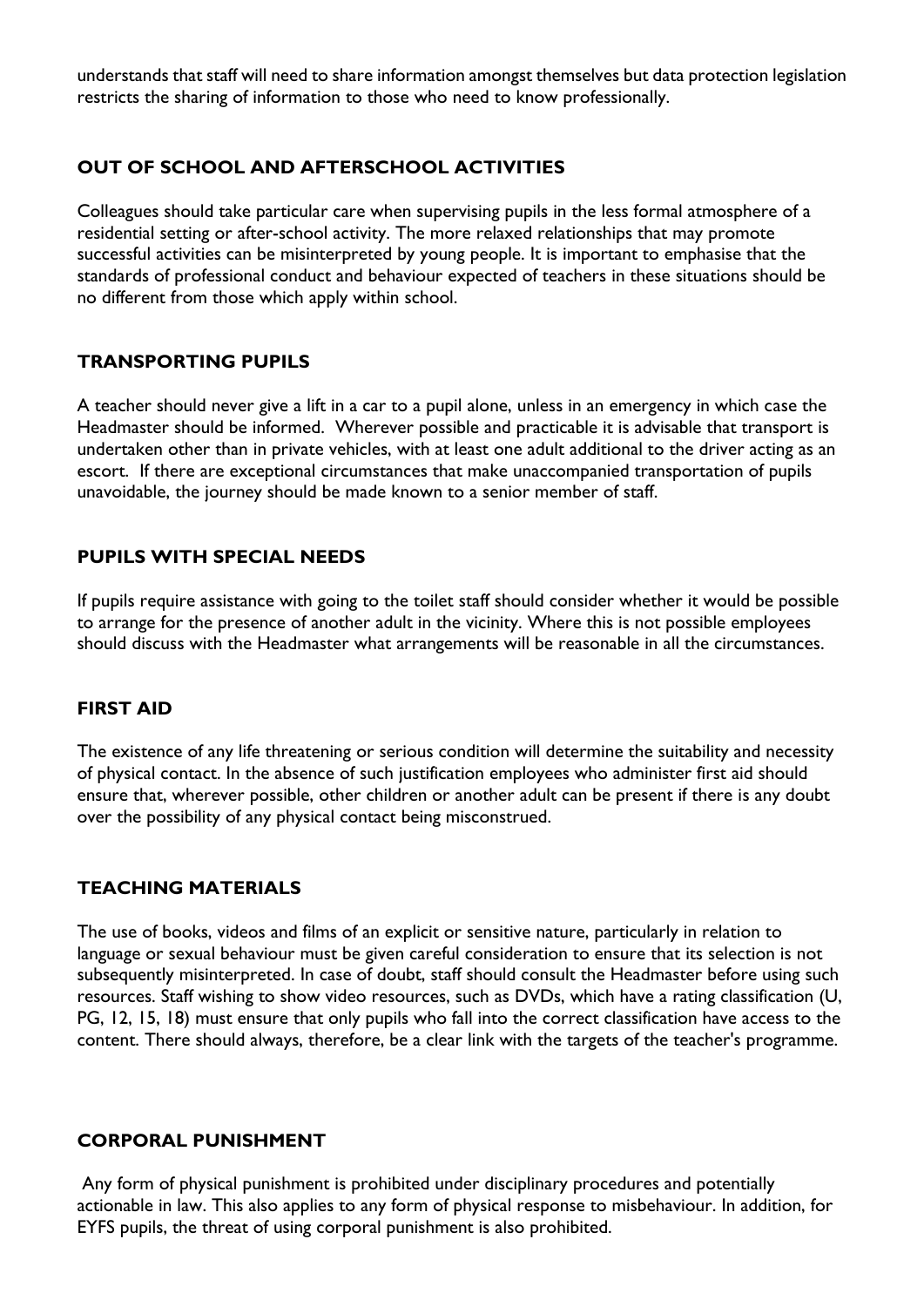## **REPORTING INCIDENTS**

Teachers should report any concerns they may have following any incident where s/he feels that his/her actions may have been misinterpreted. This report should be made to the Headmaster as soon as possible after the incident and should include as an immediate follow-up the preparation of a written note of the incident, a copy of which should be given to him. The teacher may also wish to seek advice from his/her professional association. Whilst reporting of incidents is always advisable it is particularly important to ensure that a contemporary written record is made if any form of restraint has been used against a pupil or whenever a pupil, parent or third party has complained about an action or expressed an intention to complain.

# **SEARCHING AND CONFISCATION POLICY**

(See searching and confiscation Policy)

#### **PROCEDURE WHEN AN ALLEGATION OF ABUSE IS MADE AGAINST A MEMBER OF STAFF, THE HEADMASTER OR VOLUNTEERS [See also Safeguarding Policy]**

Allegations that a member of staff has abused a pupil or pupils either inside the school premises or during a school trip or visit could be made by:

- 1. Parents
- 2. The abused pupil
- 3. Other members of staff
- 4. Other pupils
- 5. The Police or Social Services
- 6. A third party

An allegation of such seriousness would normally be made directly to the DSL; but if another member of staff is told first, he/she will ensure that the DSL is informed immediately.

If the DSL is unavailable – or is involved - the Vice-Chairman of Governors should be told at once.

## **Anonymous allegations**

If we are faced with an anonymous allegation of child abuse which names both a member of staff and a child, we will handle it in exactly the same way as if we knew the identity of the person making the allegation. We would immediately contact the LADO to take advice and act according to instructions.

## **The First Response**

We will respond promptly and sensitively to the legitimate concerns of the victim and his or her family. We undertake to:

- 1. Take any allegation of abuse, involving a member of staff, very seriously.
- 2. Immediately involve the LADO of the Oxfordshire Safeguarding Children's Board (OSCB) this must be done within 24 hours – 01865 815 956.
- 3. The school will not undertake its own investigation without first consulting the LADO. The school can always talk to the LADO informally without naming the school or the individual concerned.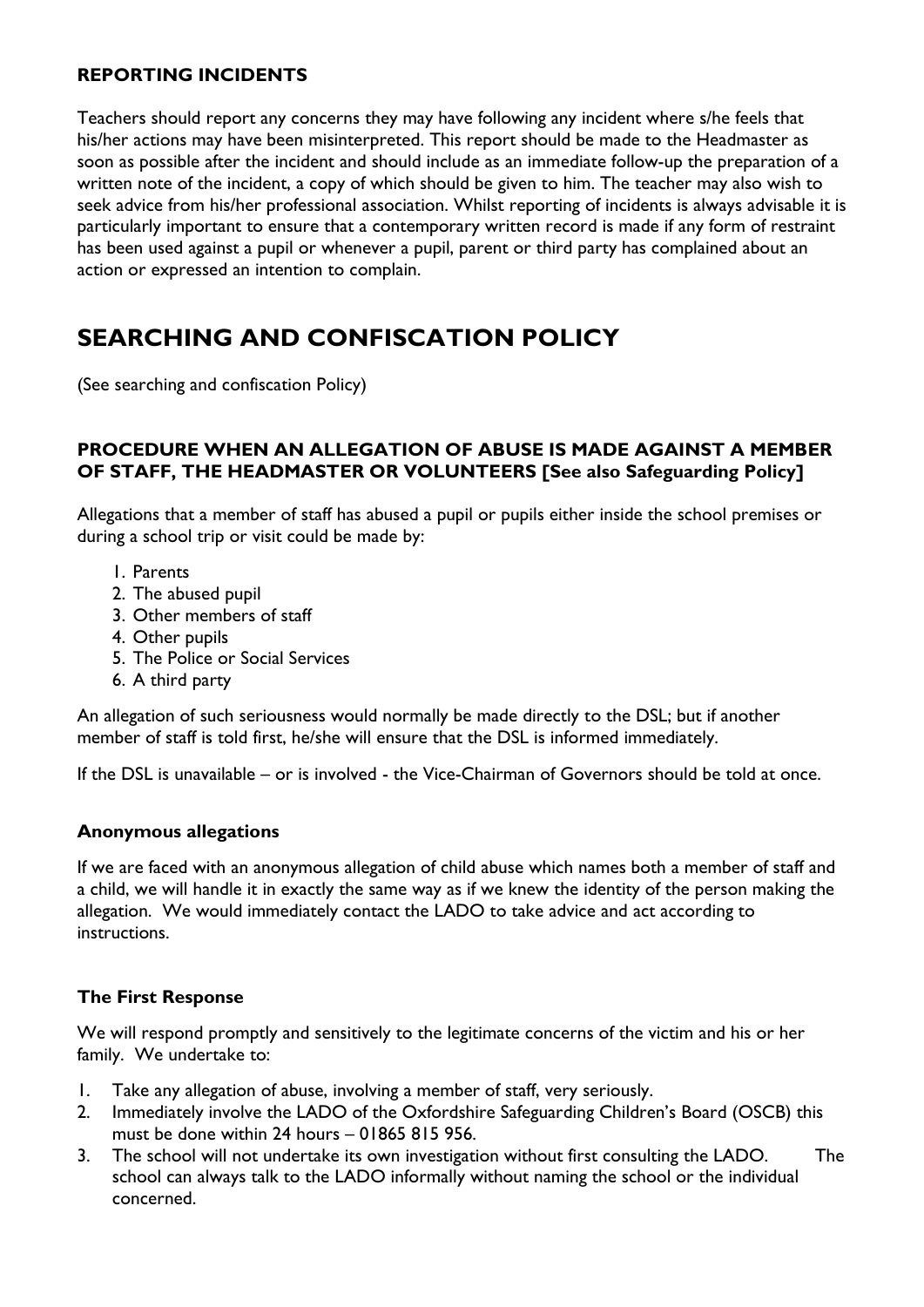- 4. Discussions with LADO should be carefully recorded in writing and reference number recorded when given.
- 5. Confidentiality about the allegation must be maintained throughout and can only be removed if and when the teacher is charged with an offence or the DfE/NCTL publish information about an investigation or decision in a disciplinary case. The school should guard against unwanted publicity.
- 6. In borderline cases, discussions with the LADO can be held informally and without naming the school or individual.

## **The Next Step**

Although a formal investigation is a matter for specialists, where the facts suggest that there may be reasonable grounds for suspecting actual abuse, or grooming of a child, or other criminal behaviour, we will always:

- 1. Act in accordance with advice from OSCB personnel
- 2. Consider suspending the member of staff (or volunteer) concerned but this will not be the default response. The reasons for the suspension will be recorded and the member of staff notified.

## **Support for the Pupil**

Our priority is to safeguard the young people in our care. We will give all the support that we can to a pupil who has been abused. The DSL and Deputy DSL will consider how best to support and monitor the pupil concerned through any process of investigation, liaising closely with parents, guardians, OSCB, or other agencies involved to identify the support strategies that will be appropriate.

It may be that a pupil allegation is subsequently found to be malicious. Where this is the case disciplinary sanctions in accordance with the School's policy may be invoked and the matter referred to the police if there is reason to believe that a criminal offence has been committed.

## **Suspension**

Suspension of a member of staff is a neutral act and does not imply that any judgement has been reached about his or her conduct. Even so, it is a serious step, and we will take legal advice beforehand as well as consulting the LADO, and will normally only suspend a member of staff where:

- There is a serious risk of harm (or further harm) to the child,
- The allegations are so serious as to constitute grounds for dismissal, if proven,
- The police are investigating allegations of criminal misconduct.

If a member of live-in boarding is suspended pending an investigation of a child protection nature, alternative accommodation off site will be provided.

## **Malicious allegations**

It is a cause for regret that some allegations against members of staff are shown to be malicious. Where this is the case, such allegations will be removed from the file of the member of staff and any not substantiated or unfounded will not be referred to in references.

#### **'WHISTLEBLOWING' POLICY**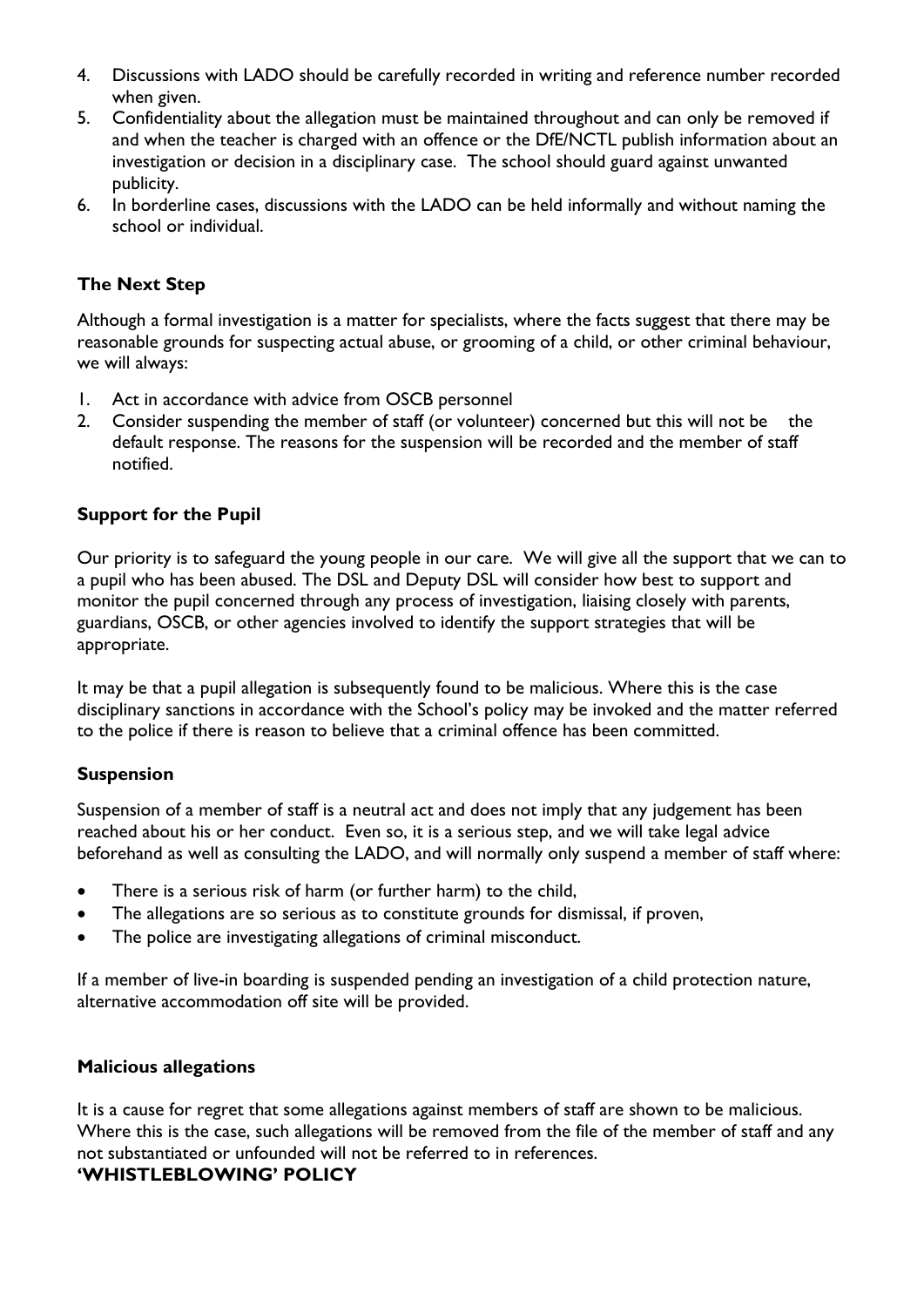Working closely with children is fundamental to teaching in schools. Where such interaction with children exists, so also does the opportunity to abuse them. It is regrettably the case that, in rare instances, teachers and other staff have been found to be responsible for child abuse. Given their daily contact with pupils in a variety of situations, staff are also vulnerable to allegations of abuse, whether deliberately or innocently false, malicious or misplaced. However, staff should avoid making their own judgements of whether an allegation is false or otherwise.

Whilst every effort is made to ensure that the school's practices and policies do not put children at risk, there may exist matters that have been overlooked, or new situations which have developed that need challenging on child protection grounds.

No-one should hesitate to take action to report concerns because of fear of possible repercussions. Any colleague who in good faith makes a report to the DSL, the local Safeguarding Team or to Social Services of any concern or allegation about school practices or the behaviour of colleagues which is/are likely to put pupils at risk of abuse or other significant harm can expect immunity from retribution or disciplinary action.

Staff have a responsibility to speak up about safeguarding concerns.

See the School's **Whistleblowing Policy** for full details

## **MONITORING AND REVIEW**

The Headmaster will report to the Board of Governors any incidents involving physical restraint and any allegations of abuse.

This policy is reviewed annually by the Headmaster, Senior Management Team and designated Child Protection Governor and it and its implementation are further reviewed at a Governing Committee meeting and any instances of a safeguarding concern will be noted in Governing Body minutes. However, if any improvements or necessary amendments to the policy are required at any other time they will be implemented forthwith and reviewed as necessary. If there has been a substantiated allegation against a member of staff, the school should work with the LADO to determine whether there are any improvements to be made to the school's procedures or practice to help prevent similar events in the future.

## **FOOTNOTE**

Many teachers express regret at the need for a code such as this. However, its purpose is to promote the highest standards of care for young people and to protect teachers and others from the potentially devastating consequences of false allegations. It is an unfortunate fact that society is now less trusting and that, on occasions, cases have come to light which have justified the increased level of mistrust. All teachers are urged to consider how they can safeguard their own position in the light of this advice without giving up important personal principles of care and trust. Whenever doubt exists any teacher should seek the advice of the Headmaster or experienced senior colleague.

*Reviewed Governors at their termly meeting 10th November, 2017*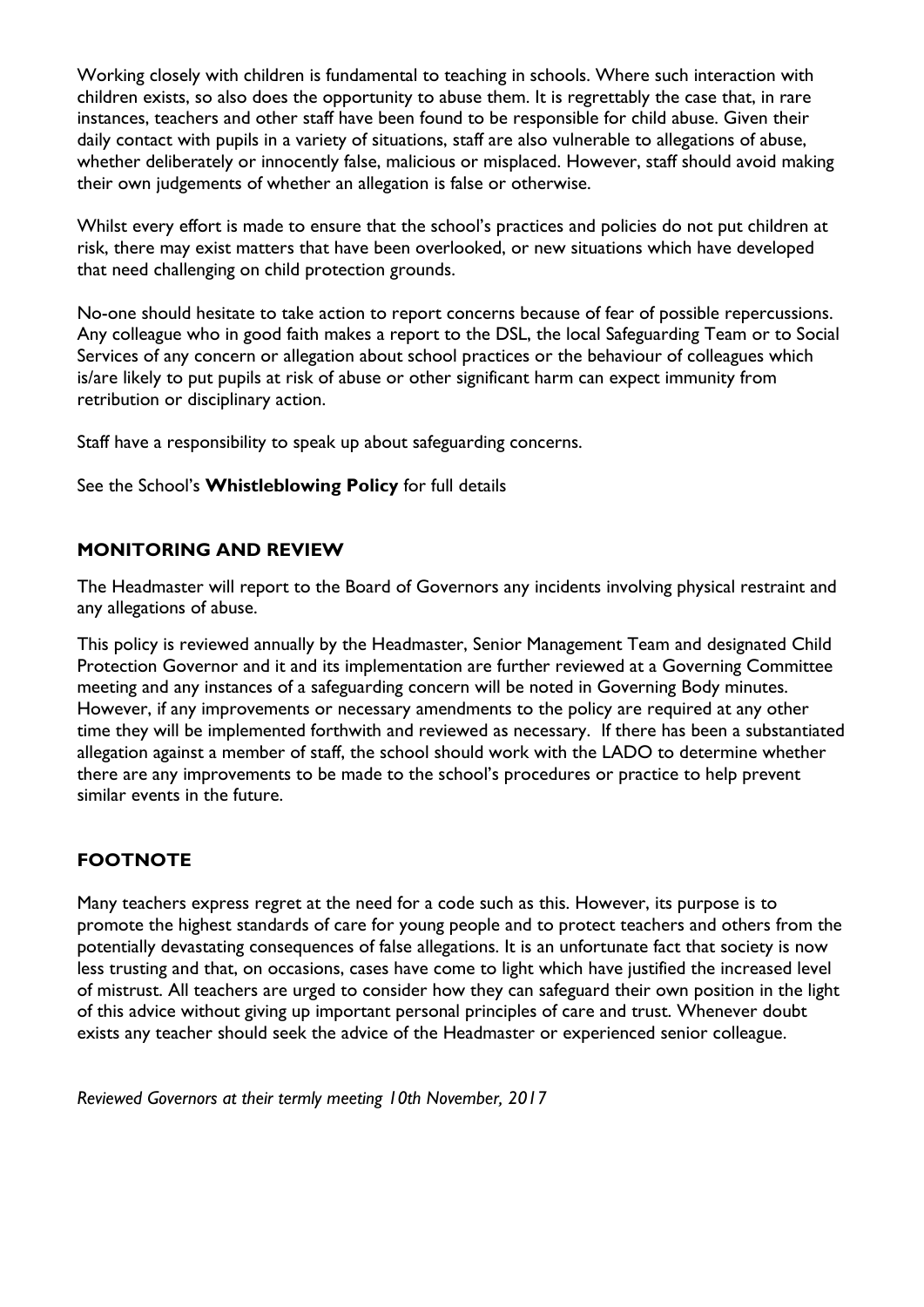# **WHISTLEBLOWING POLICY**

The School has adopted this policy to enable members of staff to raise concerns internally and in a confidential fashion about fraud, bribery, malpractice, health and safety, criminal offences, miscarriages of justice, and failure to comply with legal obligations or unethical conduct. The policy also provides if necessary, for such concerns to be raised outside the organisation, including with Ofsted where these concerns relate to safeguarding of pupils.

The policy reflects the fact that the school has a culture of safety and of raising concerns and all staff are reminded of these priorities in training and in appropriate staff meetings.

## **ELEMENTS OF THE POLICY**

In accordance with Lord Nolan's Second Report of the Committee on Standards in Public Life, the School's policy on whistleblowing is intended to demonstrate that the School :-

• Will not tolerate malpractice;

• Respects the confidentiality of staff raising concerns and will provide procedures to maintain confidentiality so far as is consistent with progressing the issues effectively;

• Will provide the opportunity to raise concerns outside of the normal line management structure where this is appropriate;

• Will invoke the School's disciplinary policy and procedure in the case of false, malicious, vexatious or frivolous allegations;

• Will provide a clear and simple procedure for raising concerns, which is accessible to all members of staff.

## **PROCEDURE**

This procedure is separate from the School's adopted procedures regarding grievances. Employees should not use the whistleblowing procedure to raise grievances about their personal employment situation.

This procedure is to enable members of staff to express a legitimate concern regarding suspected malpractice within the School, including concerns about poor or unsafe practice and potential failures in the school's safeguarding regime.

Staff should feel able to alert a designated member of staff, or the Local Authority Designated Officer, of any concern or allegation about school practices or the behaviour of colleagues which are likely to put pupils at risk of abuse or other serious harm.

Malpractice is not easily defined; however, it includes allegations of fraud, financial irregularities, corruption, bribery, dishonesty, acting contrary to the staff code of ethics, criminal activities, or failing to comply with a legal obligation, a miscarriage of justice, or creating or ignoring a serious risk to health, safety, safeguarding of children or the environment.

## **CONFIDENTIALITY**

Employees who wish to raise a concern under this procedure are entitled to have the matter treated confidentially and their name will not be disclosed to the alleged perpetrator of the malpractice without their prior approval. It may be appropriate to preserve confidentiality that concerns are raised orally rather than in writing, although members of staff are encouraged to express their concern in writing wherever possible. If there is evidence of criminal activity then the Police will in all cases be informed.

## **THE INVESTIGATION**

A member of staff will be at liberty to express their concern to the Head or Deputy Head or the Bursar.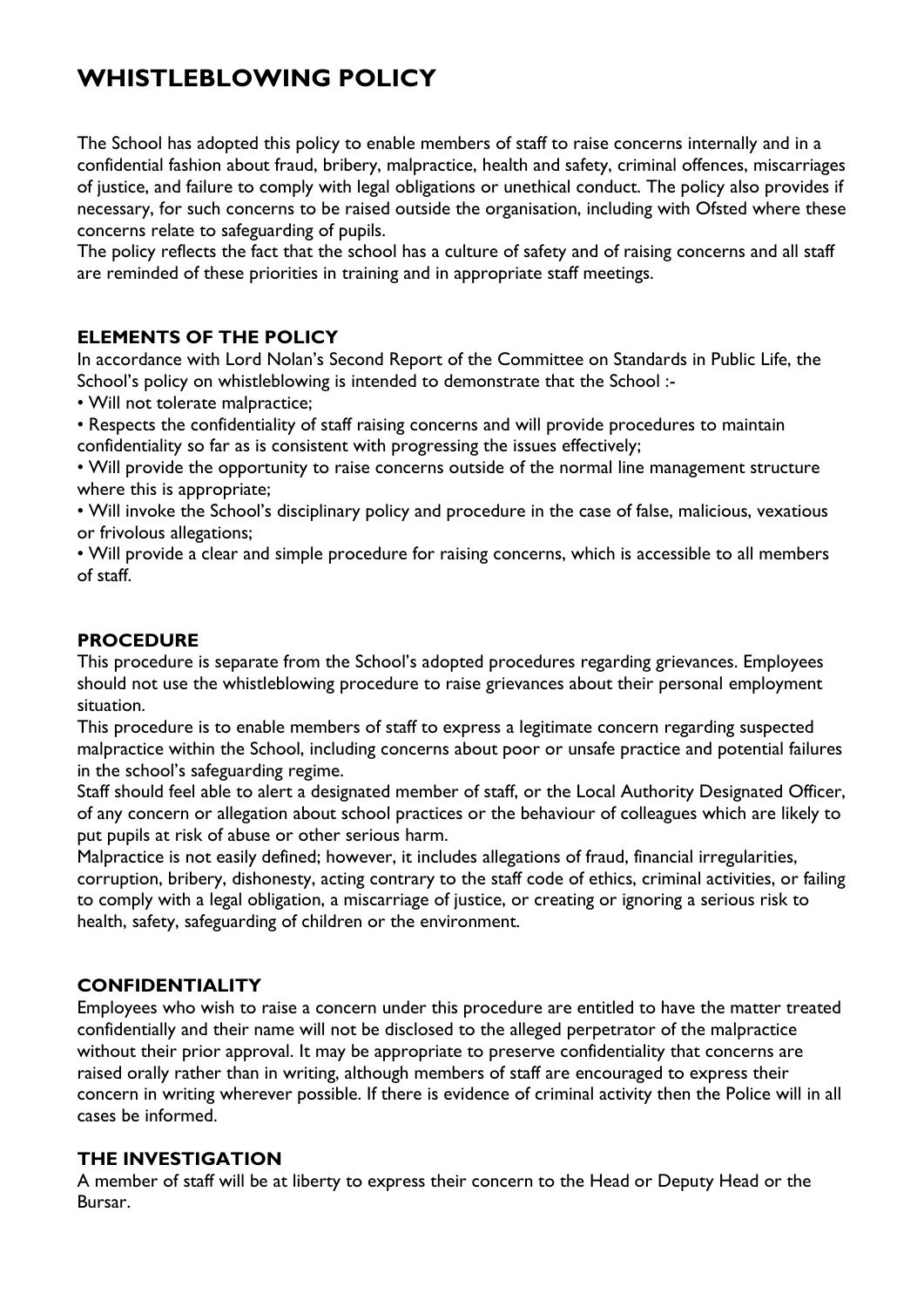Any concern raised will be investigated thoroughly and in a timely manner, and appropriate corrective action will be pursued. The member of staff making the allegation will be kept informed of progress and, whenever possible and subject to third party rights, will be informed of the Resolution. A member of staff who is not satisfied that their concern is being properly dealt with will have a right to raise it in confidence with the Governors (via the Vice Chairman of Governors)

## **EXTERNAL PROCEDURES**

It should be noted that under the Public Interest Disclosure Act 1998, there are circumstances where a member of staff may be entitled to raise a concern directly with an external body (such as Ofsted) where the employee reasonably believes :-

- That exceptionally serious circumstances justify it;
- That the School would conceal or destroy the relevant evidence;
- Where they believe they would be victimised by the School;
- Where the Secretary of State has ordered it.

## **MALICIOUS ACCUSATIONS**

False, malicious, vexatious or frivolous accusations will be dealt with under the School's Disciplinary Procedure.

## **PROTECTION FROM REPRISAL AND VICTIMISATION**

No member of the staff will suffer a detriment or be disciplined for raising a genuine and legitimate concern, providing that they do so in good faith and following the Whistleblowing procedures.

The NSPCC whistleblowing helpline is available to staff who do not feel able to raise concerns about Child protection failures internally. Staff can call 0800 028 0285 (lines open 8am – 8pm Monday to Friday) or e mail help@nspcc.org.uk

*Reviewed Governors at their termly meeting 10th November, 2017*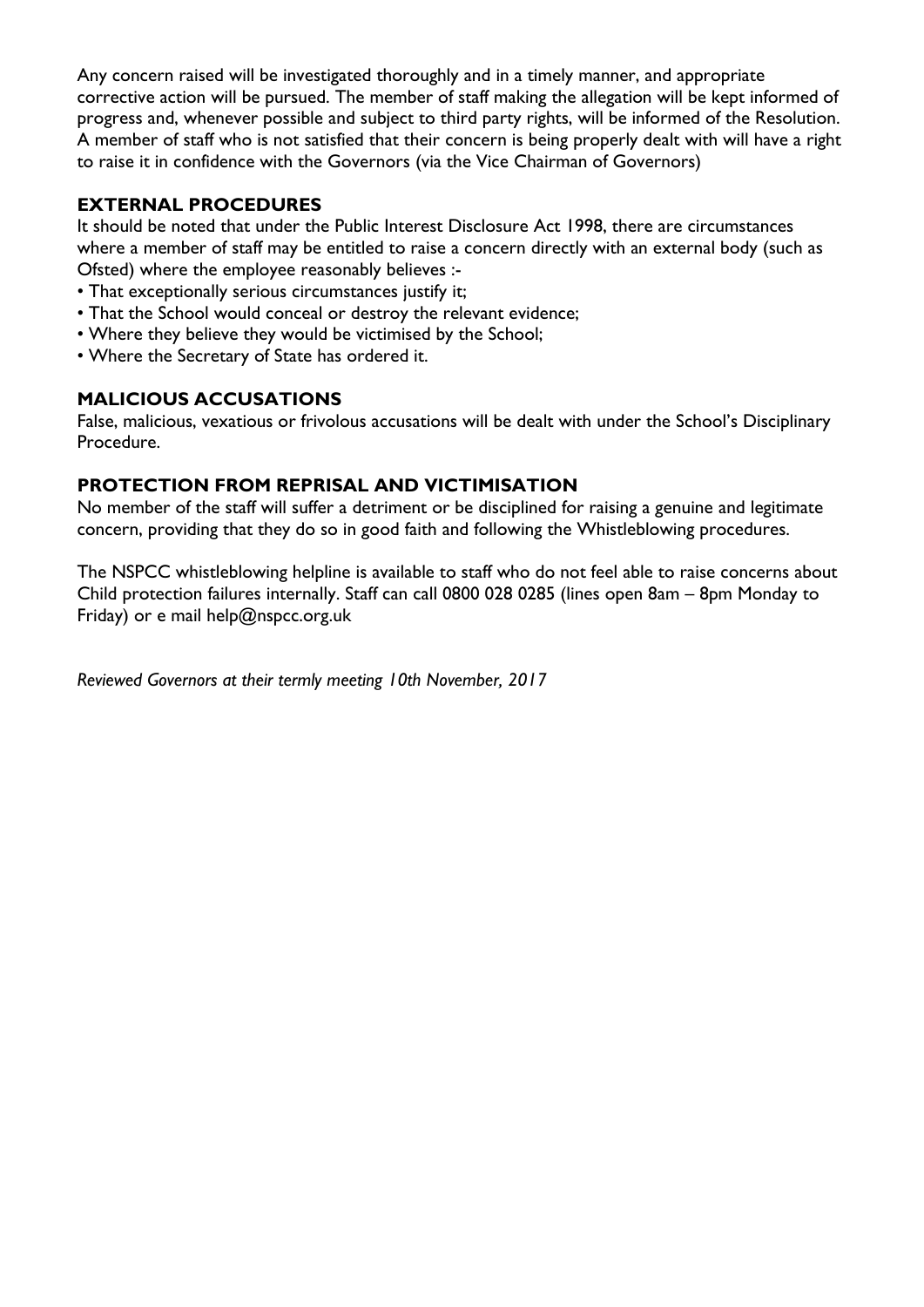# **PHYSICAL RESTRAINT AND USE OF REASONABLE FORCE POLICY**

## **INTRODUCTION**

CCCS fully recognises the responsibility it has under section 157 of the Education Act 2002 to have arrangements in place to safeguard and promote the welfare of children.

This policy is a whole school policy and applies to all pupils including those in the EYFS

This policy has been written using advice taken from Use of Reasonable Force, Advice for Headteachers, staff and Governing Bodies DfE 2013 The school acknowledges its legal duty to make reasonable adjustments for disabled children and children with special educational needs (SEND). Equality Act 2010, SEN and Disability Code of Practice 0-25 years 2014

## **For the Purposes of this Policy Document**

- reasonable force is defined as using no more force than is needed in the circumstances
- physical restraint is defined as the positive application of force in order to protect/prevent a pupil from causing injury to themselves or others or seriously damaging property. It is necessary in more extreme cases, for example to stop a physical fight.
- Injury means 'significant injury'; this would include actual or grievous bodily harm, physical or sexual abuse, risking the lives of, or injury to, themselves or others, by wilful or reckless behaviour.

## **Who can use Reasonable Force?**

- All members of school staff have a legal power to use reasonable force
- This power applies to any member of staff at the school.
- It can also apply to people whom the Head has temporarily put in charge of pupils such as unpaid volunteers or parents accompanying students on a school organised visit.

The decision on whether or not to physically intervene is down to the professional judgement of the staff member concerned and should always depend on the individual circumstances.

## **When can Reasonable Force be used?**

Reasonable force can be used:

- to prevent pupils from hurting themselves or others, from damaging property, or from causing disorder.
- to control pupils or to restrain them if the consequences of not doing so would be seriously detrimental to themselves or others
- to prevent a pupil leaving the classroom where allowing the pupil to leave would risk their safety or lead to behaviour that disrupts the behaviour of others;
- to prevent a pupil from attacking a member of staff or another pupil, or to stop a fight in the playground
- to restrain a pupil at risk of harming themselves through physical outbursts

## **When can Reasonable Force NOT be used?**

Reasonable force can never be used as a form of punishment.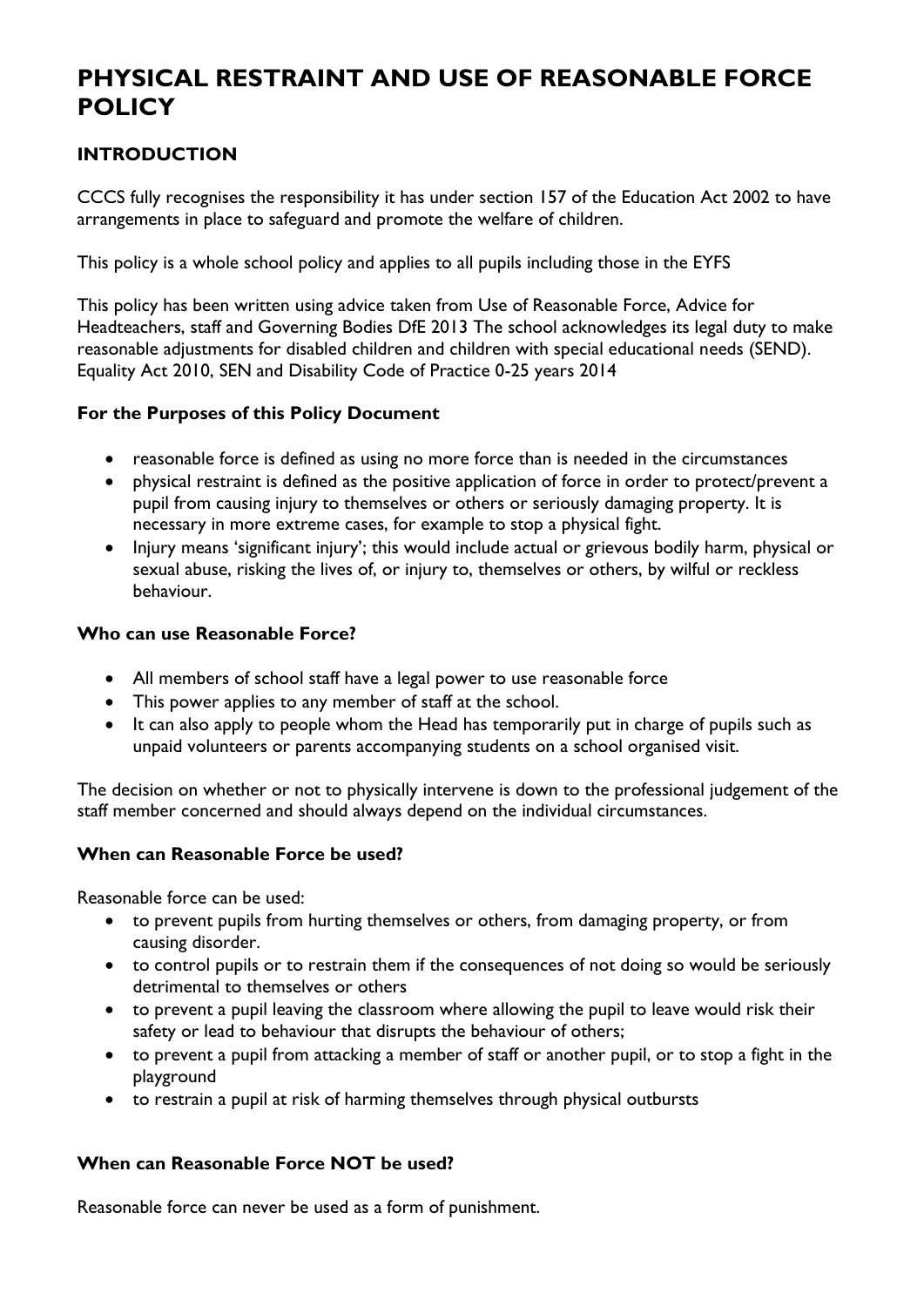## **GUIDELINES FOR THE USE OF PHYSICAL RESTRAINT**

Professional judgement should be used in circumstances where the use of physical restraint and reasonable force is needed.

- Staff should not hesitate to act in an emergency provided they follow the guidelines in this policy.
- Staff should always satisfy themselves that the action they take would be considered justifiable by a wider audience of professional colleagues.
- In any application of physical restraint, the minimum reasonable force should be used to calm down the situation.
- Help should be summoned from colleagues; pupils should never be involved in restraint.

What to do in circumstances when the use of physical restraint and reasonable force is needed

- Approach the pupil calmly but firmly.
- Where possible, the consequences of refusing to stop the behaviour should be explained and it should be communicated to the pupil that physical contact or restraint will stop as soon as it ceases to be necessary.
- A calm and measured approach is required by staff throughout.

## **Method of Restraint**

The method of restraint employed must use the minimum force for the minimum time and must observe the following:

Restraint must not:

- Involve hurting the pupil
- Involve deliberately inflicting pain on the pupil
- Restrict the pupil's breathing
- Involve contact with sexually sensitive areas
- Involve locking the pupil in a room

During any incident the person restraining should:

- Offer verbal reassurance to the pupil
- Cause the minimum level of restriction of movement
- Reduce the danger of any accidental injury
- Cease the restraint if there are any signs of physical distress in the pupil such as sudden change in colour, difficulty breathing or vomiting

Physical restraint can be:

- Partial restricting and preventing particular movements
- Total as in the case of immobilisation

Physical intervention can take several forms and may involve staff:

- Physically interposing between pupils
- Blocking a pupil's path
- Holding
- Pushing
- Pulling
- Leading a pupil by the hand or arm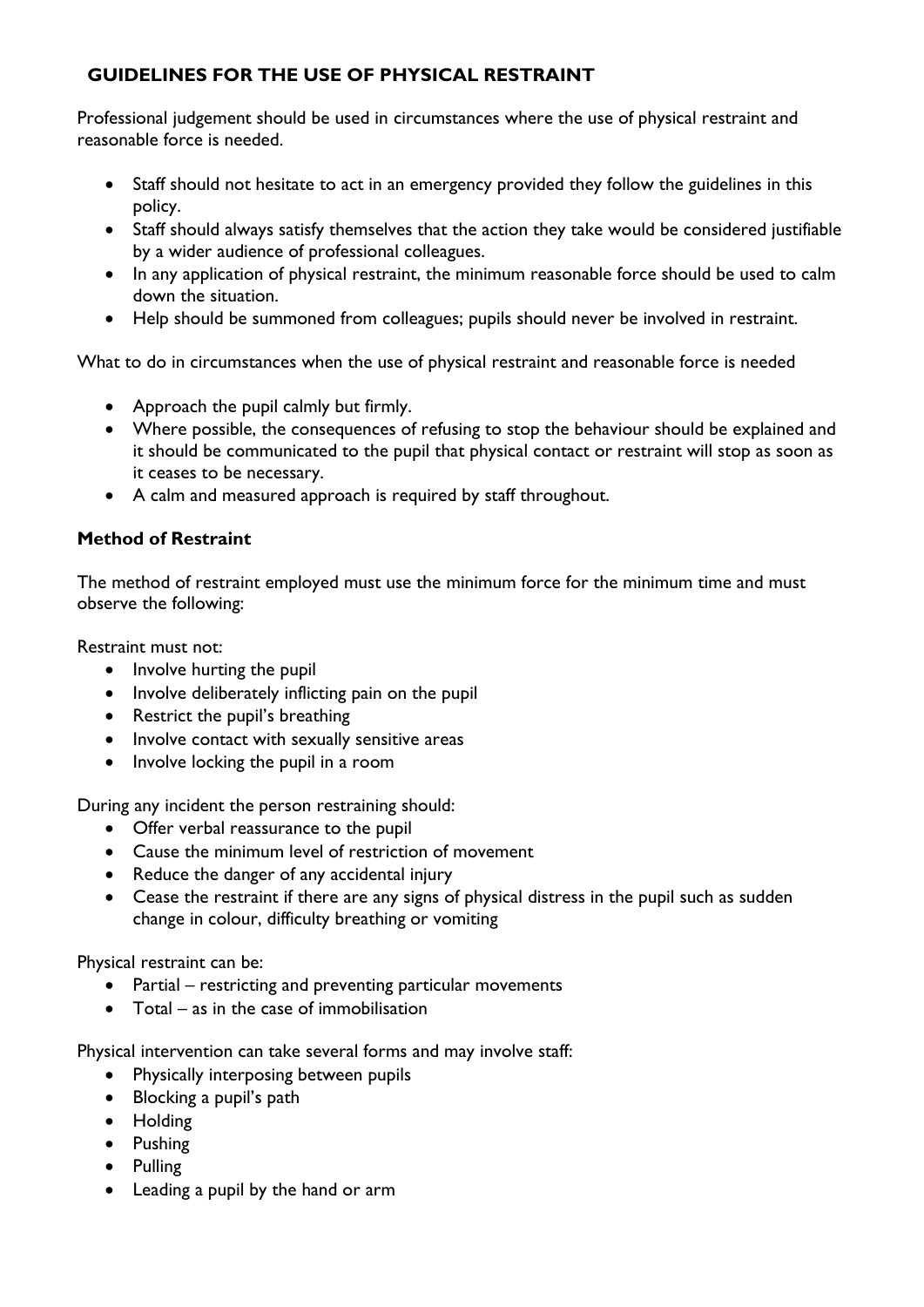Shepherding a pupil away by placing a hand in the centre of the back or in extreme circumstances using more restrictive holds

Do:

- Summon help immediately. A pupil can be sent to get another adult.
- Ensure a free passage of air through airways
- Be aware of any feelings of anger
- Continue to talk to the pupil in a calm way
- Provide a soft surface if possible
- Be aware of any accessories worn by you or the pupil that could cause injury
- Monitor the pupil's respiration, circulation and state of consciousness

Don't:

- Try to manage on your own
- Stop talking, even if the pupil does not reply
- Straddle the pupil
- Push their arms up their back
- Touch the pupil near the throat or head
- Put pressure on joints or on arterial pressure points (inside of upper arm, groin, neck)
- Use facedown holds

## **RECORDING INCIDENTS**

- Minor or everyday use of reasonable force does not need to be recorded. For example very young children running off in the playground and being guided back to the line by the teacher or assistant. Nonetheless if a member of staff is in any doubt about a physical interaction or about how the child or parents might react, it may well be sensible to record the incident with senior member of staff eg Head of Nursery, Head of Pre – prep or Headmaster
- All more serious incidents involving the use of physical restraint must be reported to the Headmaster or the Deputy Head or Head of Pre - prep as soon as possible after the incident. These must be recorded on School Manager and will be then included in the report on the Record of the Use of Physical Restraint.

Telling parents when force has been used on their child

 In a serious incident where a member of staff has had to physically restrain a pupil, the parent will be informed on the day or as soon thereafter as is practical.

## **WHAT HAPPENS WHEN A PUPIL COMPLAINS THAT FORCE HAS BEEN USED UPON THEM?**

- All complaints about the use of force should be thoroughly, speedily and appropriately investigated.
- Where a member of staff has acted within the law that is, they have used reasonable force in order to prevent injury, damage to property or disorder – this will provide a defence to any criminal prosecution or other civil or public law action.
- When a complaint is made the onus is on the person making the complaint to prove that his/her allegations are true – it is not for the member of staff to show that he/she has acted reasonably.
- If an allegation of abuse is made against a member of staff, the procedures set out in the Safeguarding and Child Protection Policy will be followed.

Reviewed by Governors 10th November, 2017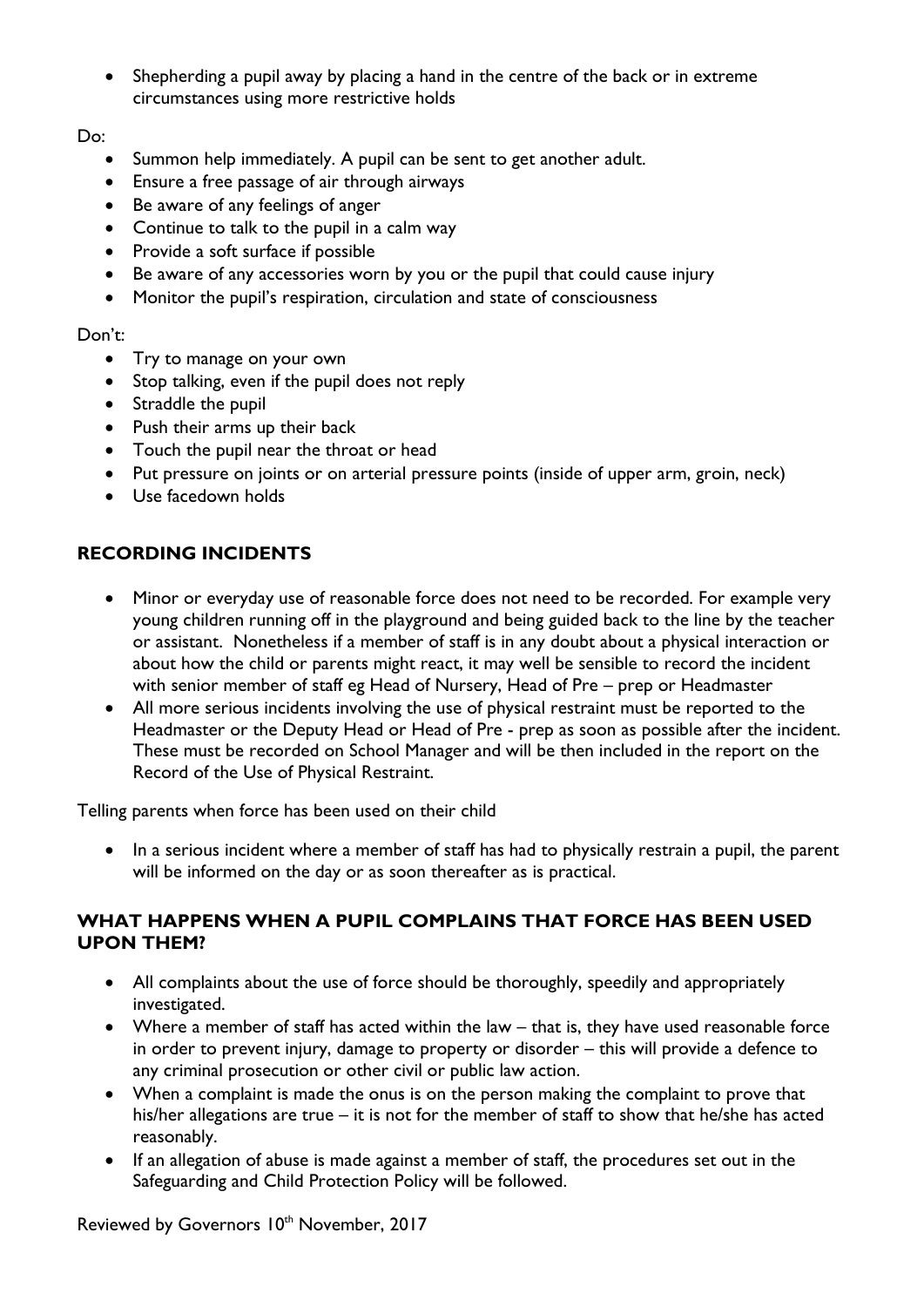# **SEARCHING AND CONFISCATION POLICY**

This policy has been written using advice taken from searching, Screening and Confiscation: Advice for Headteachers, School Staff and Governing Bodies DfE 2014. The School acknowledges its legal duty to make reasonable adjustments for disabled pupils and Pupils with Special Educational needs in accordance with the Equality Act of 2010.

School staff can search a pupil for any item if the pupil agrees.

The ability to give consent may be influenced by the child's age or other factors.

It is enough for the teacher to ask the pupil to turn out his or her pockets or if the teacher can look in the pupil's bag or locker and for the pupil to agree. They do not need written consent from the child.

A pupil refusing to co-operate with such a search raises the same kind of issues as where a pupil to stop any other unacceptable behaviour when instructed by a member of staff – in such circumstances, schools can apply an appropriate sanction

The Headmaster, and staff authorised by him, have a statutory power to search pupils or their possessions, without consent, where they have reasonable grounds for suspecting that the pupil may have a prohibited item. Prohibited items are:

- knives or weapons
- alcohol
- illegal drugs
- stolen items
- tobacco and cigarette papers
- fireworks
- pornographic images
- any article that the member of staff reasonably suspects has been, or is likely to be, used to commit an offence, or to cause personal injury to, or damage to the property of, any person (including the pupil) may be confiscated.
- The Headmaster and authorised staff can also search for any item which has been prohibited

There must be a witness to the search who is a member of staff unless and only where the staff member reasonably believes that there is a risk that serious harm will be caused to a person if they do not conduct the search immediately and where it is not reasonably practicable to summon another member of staff.

The power to search without consent enables a personal search, involving removal of outer clothing and searching of pockets; but not an intimate search going further than that, which only a person with more extensive powers (e.g. a police officer) can do.

## **Establishing grounds for a search**

Teachers can only undertake a search without consent if they have reasonable grounds for suspecting that a pupil may have in his or her possession a prohibited or a stolen item. The teacher must decide in each particular case what constitutes reasonable grounds for suspicion. For example, they may have heard other pupils talking about the item or they might notice a pupil behaving in a way that causes them to be suspicious.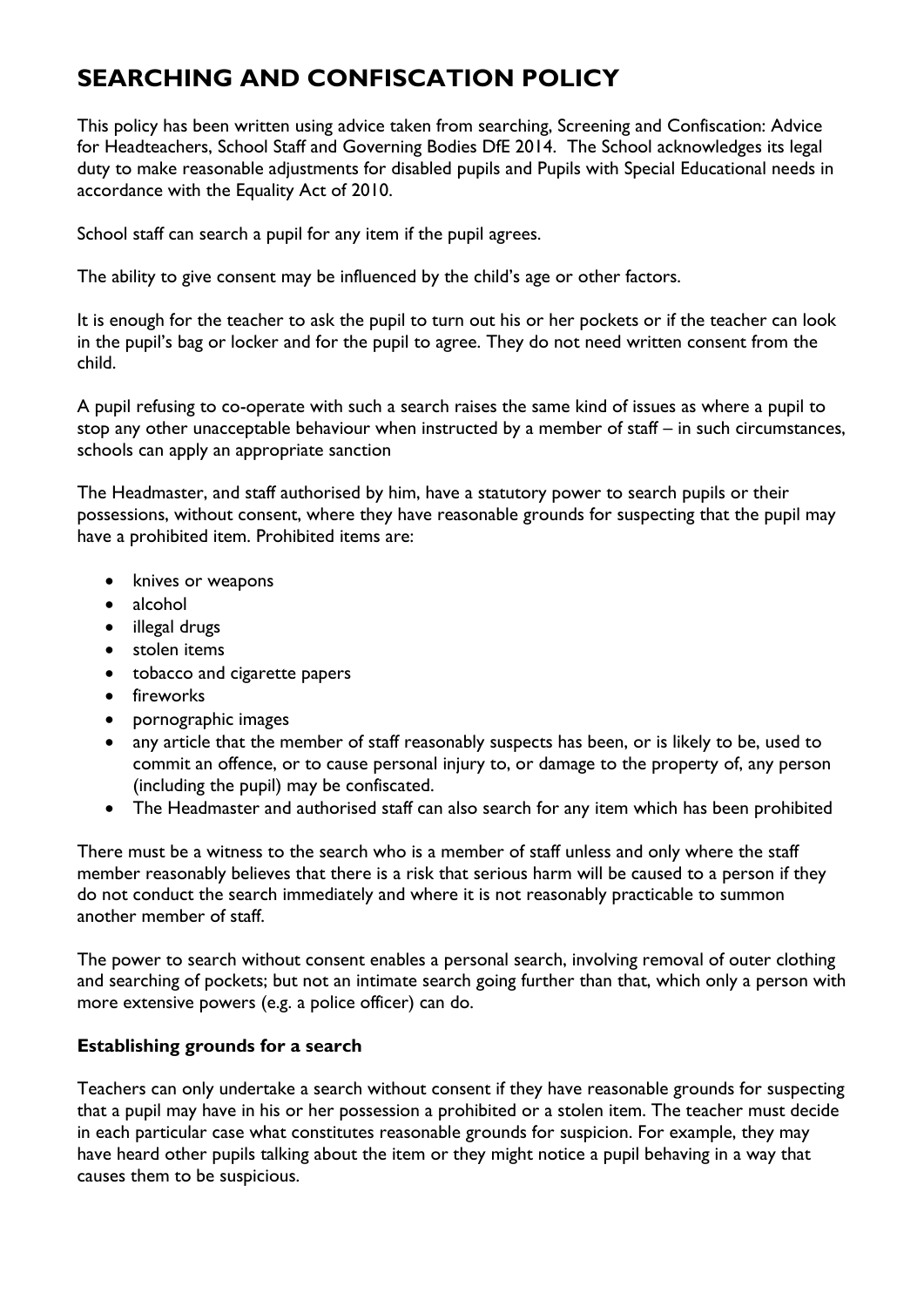In the exceptional circumstances when it is necessary to conduct a search in the absence of a witness, the member of staff conducting the search should bear in mind that a pupil's expectation of privacy increases as they get older.

The powers allow school staff to search regardless of whether the pupil is found after the search to have that item. This includes circumstances where staff suspect a pupil of having items such as illegal drugs or stolen property which are later found not to be illegal or stolen.

School staff can view CCTV footage in order to make a decision as to whether to conduct a search for an item.

Searches without consent can only be carried out on the school premises or, if elsewhere, where the member of staff has lawful control or charge of the pupil, for example on school trips in England or in training settings.

## **Confiscation**

School staff can seize any prohibited item found as a result of a search. They can also seize any item, however found, which they consider harmful or detrimental to school discipline.

When deciding what to do with the confiscated items, staff will follow the guidelines set out in Searching, Screening and Confiscation: Advice for Headteachers, school staff and governing bodies DfE 2014.

## **Dealing with electronic devices**

Where the person conducting the search finds an electronic device they may examine any data or files on the device if they think there is a good reason to do so. Following an examination, if the person has decided to return the device to the owner, or to retain or dispose of it, they may erase any data or files, if they think there is a good reason to do so.

The member of staff must have regard to the following guidance issued by the Secretary of State when determining what is a "good reason" for examining or erasing the contents of an electronic device:

• In determining a 'good reason' to examine or erase the data or files the staff member must reasonably suspect that the data or file on the device in question has been, or could be, used to cause harm, to disrupt teaching or break the school rules.

If inappropriate material is found on the device it is up to the teacher to decide whether they should delete that material, retain it as evidence (of a criminal offence or a breach of school discipline) or whether the material is of such seriousness that it requires the involvement of the police.

#### **Lockers and desks**

Under common law powers, schools are able to search lockers for any item provided the pupil agrees. Schools can also make it a condition of having a locker that the pupil consents to have these searched for any item whether or not the pupil is present.

If a pupil does not consent to a search (or withdraws consent having agreed) then it is possible to conduct a search without consent but only for the "prohibited items" or for something stolen.